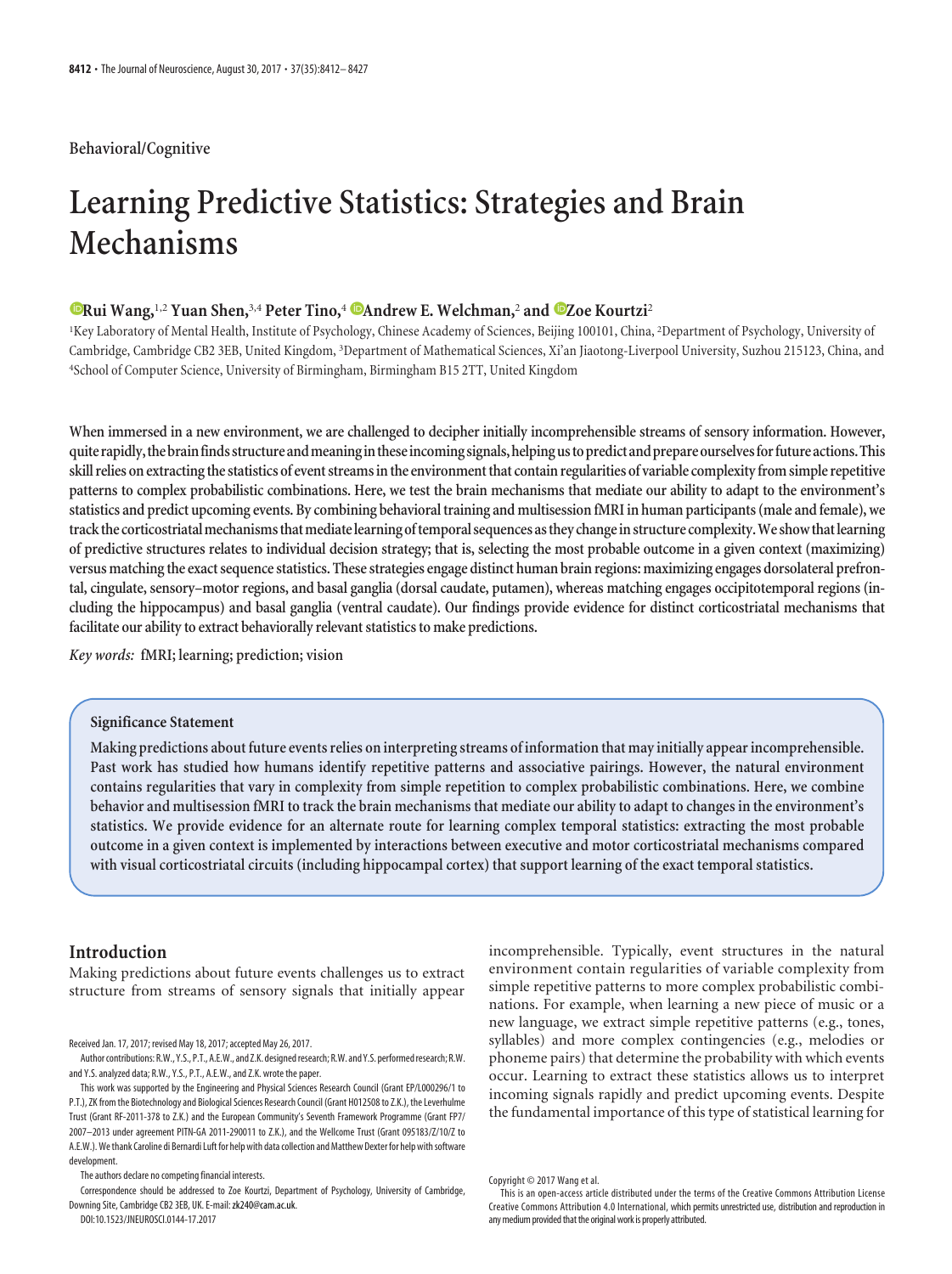sensory interpretation and prediction, we know surprisingly little about its neural basis.

Previous work on statistical learning has focused on simple repetitive patterns or associative pairings. Behavioral studies provide evidence that mere exposure (i.e., without explicit feedback) to co-occurring stimuli can drive learning of contingencies (for reviews, see [Perruchet and Pacton, 2006;](#page-14-0) [Aslin and Newport,](#page-13-0) [2012\)](#page-13-0). For example, observers become familiar with structured patterns after exposure to items (e.g., shapes, tones, or syllables) that co-occur spatially or appear in a temporal sequence [\(Saffran](#page-14-1) [et al., 1999;](#page-14-1) [Chun, 2000;](#page-13-1) [Fiser and Aslin, 2002;](#page-14-2) [Turk-Browne et](#page-15-0) [al., 2005\)](#page-15-0). Here, we investigate the functional brain mechanisms that mediate our ability to adapt to changes in the environment's statistics and learn behaviorally relevant structures for making predictions.

We combine behavioral measures with multisession fMRI (before and after training) to examine the neural mechanisms that mediate learning of temporal sequences that change in their statistics from repetitive patterns to more complex probabilistic contingencies. To do so unencumbered by past experience, we tested participants with sequences of unfamiliar symbols, in which the complexity of the sequence structure changed unbeknownst to the participants (see [Fig. 1\)](#page-4-0). We increased sequence complexity by manipulating the memory order (i.e., context length) of the Markov model used to generate the sequences. In particular, we presented participants first with sequences that were determined by frequency statistics (i.e., occurrence probability per symbol) and then by more complex, context-based statistics (i.e., the probability of a given symbol appearing depends on the preceding symbol). Participants performed a prediction task in which they indicated which symbol they expected to appear after exposure to a sequence of variable length. Following previous statistical learning paradigms, participants were exposed to the sequences without trial-by-trial feedback.

Our behavioral results show that individuals adapt to the environment's statistics; that is, they are able to extract predictive structures of different complexity. Further, we show that learning of predictive structures relates to individual decision strategy; that is, individuals differed in their decision strategies, favoring either probability maximization (i.e., extracting the most probable outcome in a given context) or matching the exact sequence statistics. We used this variability in decision strategy to investigate fMRI activity. We find that distinct corticostriatal mechanisms mediate the two strategies: matching engages occipitotemporal regions (including the hippocampus) and ventral caudate, whereas maximizing engages dorsolateral prefrontal, cingulate, sensory–motor regions, and basal ganglia (dorsal caudate, putamen). This provides evidence for differentiated corticostriatal mechanisms that support learning of behaviorally relevant statistics for making predictions.

# **Materials and Methods**

#### **Observers**

Thirty-four participants (mean  $age = 21.8$  years, male and female) participated in the experiments (main experiment:  $n = 23$ ; control experiment:  $n = 11$ ). The data from two participants were excluded from further imaging analysis due to excessive head movement  $(>3$  mm). All observers were naive to the aim of the study, had normal or correctedto-normal vision, and gave written informed consent. This study was approved by the University of Birmingham Ethics Committee.

#### **Stimuli**

criminable from each other and were unfamiliar to the observers. Each symbol subtended 8.5° of visual angle and was presented in black on a midgray background. Experiments were controlled using MATLAB and the Psychophysics toolbox 3 [\(Brainard, 1997;](#page-13-2) [Pelli, 1997\)](#page-14-3). For the behavioral training sessions, stimuli were presented on a 21-inch CRT monitor (ViewSonic P225f 1280  $\times$  1024 pixel, 85 Hz frame rate) at a distance of 45 cm. For the pretraining and posttraining fMRI scans, stimuli were presented using a projector and a mirror setup (1280  $\times$  1024 pixel, 60 Hz frame rate) at a viewing distance of 67.5 cm. The physical size of the stimuli was adjusted so that angular size was constant during behavioral and scanning sessions.

#### **Sequence design**

To generate probabilistic sequences of different complexity, we used a temporal Markov model and manipulated the memory order of the sequence, which we refer to as the context length.

The Markov model consists of a series of symbols in which the symbol at time *i* is determined probabilistically by the previous *k* symbols. We refer to the symbol presented at time  $i$ ,  $s(i)$ , as the target and to the preceding *k*-tuple of symbols  $(s(i - 1), s(i - 2), \ldots s(i - k))$  as the context. The value of *k* is the order or level of the following model:

$$
P(s(i) | s(i-1), s(i-2), \ldots, s(1)) = P(s(i) | s(i-1),
$$
  

$$
s(i-2), \ldots, s(i-k)), k < i
$$

The simplest  $k = 0$ <sup>th</sup> order model is a random memory-less source. This generates, at each time point *i*, a symbol according to symbol probability *P*(*s*) without taking account of the previously generated symbols.

The order  $k = 1$  Markov model generates symbol  $s(i)$  at each time *i* conditional on the previously generated symbol  $s(i - 1)$ . This introduces a memory in the sequence; that is, the probability of a particular symbol at time *i* strongly depends on the preceding symbol  $s(i - 1)$ . Unconditional symbol probabilities  $P(s(i))$  for the case  $k = 0$  are replaced with conditional ones,  $P(s(i) | s(i-1))$ .

At each time point, the symbol that follows a given context is determined probabilistically, making the Markov sequences stochastic. The underlying Markov model can be represented through the associated context-conditional target probabilities. We used four symbols that we refer to as stimuli A, B, C, and D. The correspondence between stimuli and symbols was counterbalanced across participants.

For Level 0, the Markov model was based on the probability of symbol occurrence: one symbol had a high probability of occurrence, one low probability, whereas the remaining two symbols appeared rarely (see [Fig.](#page-4-0) [1](#page-4-0)*b*). For example, the probabilities of occurrence for the four symbols A–D were 0.18, 0.72, 0.05, and 0.05, respectively. Presentation of a given symbol was independent of the stimuli that preceded it.

For Level 1, the target depended on the immediately preceding stimulus (see [Fig. 1](#page-4-0)*b*). Given a context (the last seen symbol) only one of two targets could follow; one had a high probability of being presented and the other a low probability (e.g., 80% vs 20%). For example, when symbol A was presented, only symbols B or C were allowed to follow, and symbol B had a higher probability of occurrence than symbol C.

#### **Task design**

We tested learning of temporal structures that differed in their complexity; that is, sequences determined by simple frequency statistics (Level 0) and more complex sequences defined by context-based statistics (Level 1). To define the complexity of our sequences, we quantified the average past–future mutual information in the sequences generated by stochastic sources [\(Grassberger, 1986\)](#page-14-4), providing a statistic that has been applied in a number of probabilistic contexts [\(Shaw, 1984;](#page-15-2) [Li, 1991\)](#page-14-5). For Markov models of order 0 or 1, complexity is expressed as the difference between the entropy of the marginal symbol distribution and the entropy rate of the Markov chain [\(Li, 1991\)](#page-14-5). This measure quantifies the average reduction in uncertainty of the next symbol in a sequence when the memory of the generating source is taken into account. For 0-order Markov models, the complexity is 0 because the source itself is memory-less. For Markov models of order 1, conditioning on the last symbol will reduce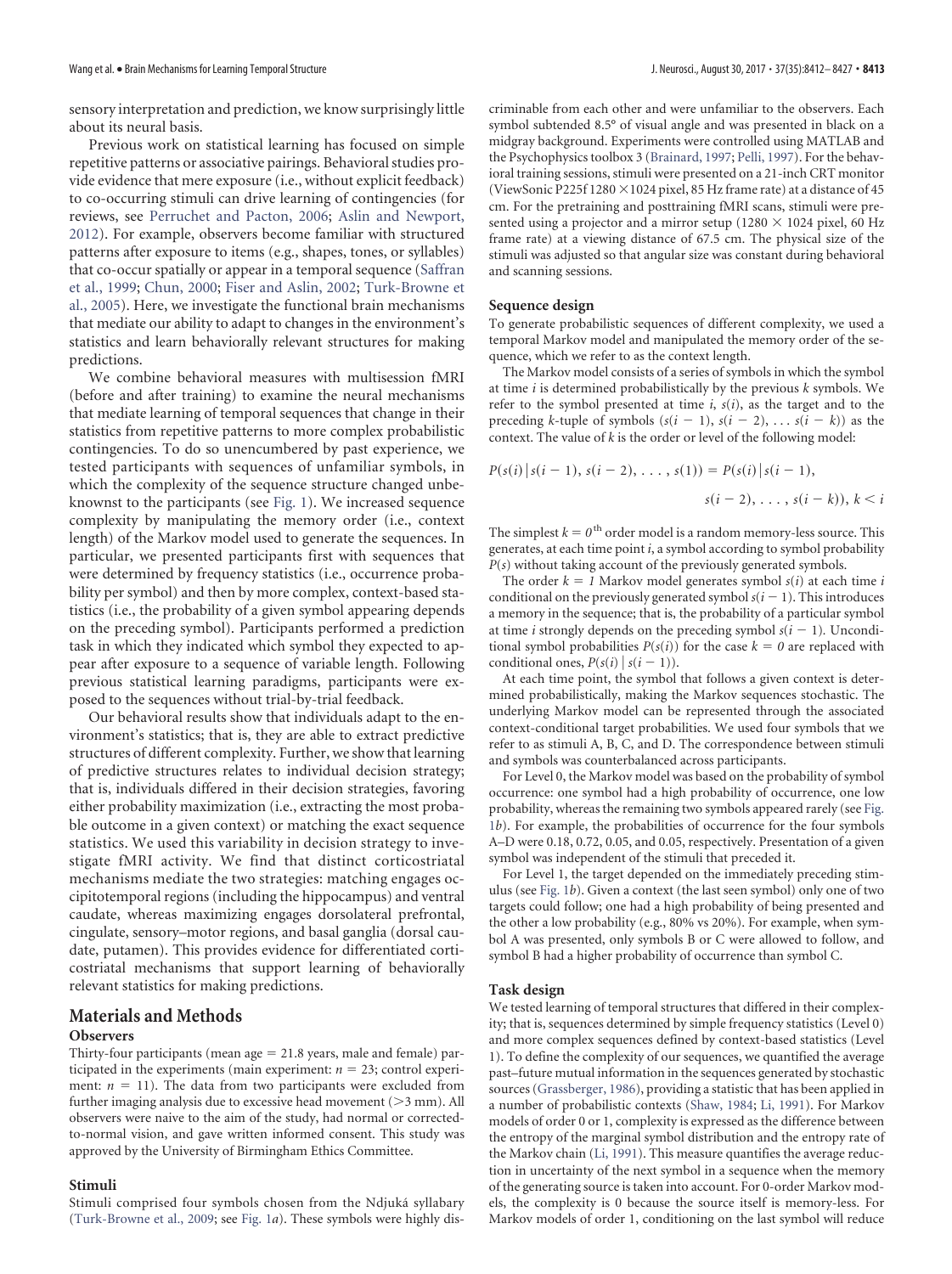the uncertainty. For example, for the first-order Markov model that we used, the marginal symbol probabilities are equal, resulting in entropy close to the maximum value of two bits. However, conditional on the last symbol, only two symbols are allowed with unequal probabilities, resulting in lower entropy rate and therefore higher complexity (1.28).

To investigate whether participants adapt to changes in the temporal structure, we ensured that the sequences across levels were matched for properties (i.e., number or identity of symbols) other than complexity. Further, we designed the stochastic sources from which the sequences were generated so that the context-conditional uncertainty remained highly similar across levels. In particular, for the zero-order source, only two symbols were likely to occur most of the time; the remaining two symbols had very low probability (0.05). This was introduced to ensure that there was no difference in the number of symbols presented across levels. Of the two dominant symbols, one was more probable (probability 0.72) than the other (probability 0.18). This structure is preserved in Markov chain of order 1, in which, conditional on the previous symbols, only two symbols were allowed to follow, one with higher probability (0.80) than the other (0.20). This ensures that the structure of the generated sequences across levels differed predominantly in memory order (i.e., context length) rather than context-conditional probability.

#### **Procedure**

Observers were initially familiarized with the task through a brief practice session (8 min) with random sequences (i.e., all four symbols were presented with equal probability 25% in a random order). After this, observers participated in multiple behavioral training and fMRI scanning sessions that were conducted on different days (see [Fig. 1](#page-4-0)*c*). Participants were trained with structured sequences and tested with both structured and random sequences to ensure that training was specific to the trained sequences.

In the first scanning session, participants were presented with zeroand first-order sequences and random sequences. Observers were then trained with zero-order sequences and subsequently with first-order sequences. For each level, observers completed a minimum of three and a maximum of five training sessions (840 –1400 trials). Training at each level ended when participants reached plateau performance (i.e., performance did not change significantly for two sessions). A posttraining scanning session followed training per level (i.e., on the following day after completion of training), during which observers were presented with structured sequences determined by the statistics of the trained level and random sequences. The mean time interval  $(\pm$ SE) between the pretraining session and the final test session was  $23.5 \pm 0.5$  d.

#### **Psychophysical training**

Each training session comprised five blocks of structured sequences (56 trials per block) and lasted 1 h. To ensure that sequences in each block were representative of the Markov model order per level, we generated 10,000 Markov sequences per level comprising 672 stimuli per sequence. We then estimated the Kullback–Leibler (KL) divergence between each example sequence and the generating source. In particular, for Level 0 sequences, this was defined as follows:

$$
KL = \sum_{target} Q(target) \log \left( \frac{Q(target)}{P(target)} \right),
$$

and for Level 1 sequences, this was defined as follows:

*KL*

$$
= \sum_{context} Q(context) \sum_{target} Q(target | context) \log \left( \frac{Q(target | context)}{P(target | context)} \right),
$$

where *P*( ) refers to probabilities or conditional probabilities derived from the presented sequences and *Q*( ) refers to those specified by the source. We selected 50 sequences with the lowest KL divergence (i.e., these sequences matched closely the Markov model per level). The sequences presented to the participants during the experiments were selected randomly from this sequence set.

For each trial, a sequence of 8 –14 stimuli appeared in the center of the screen one at a time in a continuous stream, each for 300 ms followed by a central white fixation dot (interstimulus interval, ISI) for 500 ms (see [Fig. 1](#page-4-0)*a*). This variable trial length ensured that observers maintained attention during the whole trial. Each block comprised equal number of trials with the same number of stimuli. The end of each trial was indicated by a red dot cue that was presented for 500 ms. After this, all 4 symbols were shown in a  $2 \times 2$  grid. The positions of test stimuli were randomized from trial to trial. Observers were asked to indicate which symbol they expected to appear after the preceding sequence by pressing a key corresponding to the location of the predicted symbol. Observers learned a stimulus-key mapping during the familiarization phase: keys 8, 9, 5, and 6 in the number pad corresponded to the four positions of the test stimuli: upper left, upper right, lower left, and lower right, respectively. After the observer's response, a white circle appeared on the selected stimulus for 300 ms to indicate the observer's choice, followed by a fixation dot for 150 ms (intertrial interval) before the start of the next trial. If no response was made within 2 s, a null response was recorded and the next trial started. Participants were given feedback (i.e., score in the form of PI, see "Data analysis" section) at the end of each block, rather than per-trial error feedback, which motivated them to continue with training.

### **Scanning sessions**

The pretraining scanning session (Pre) included six runs (i.e., three runs per level), the order of which was randomized across participants. Scanning sessions after training per level (denoted as Post0, Post1) included nine runs of structured sequences determined by the same statistics as the corresponding trained level and random sequences. Each run comprised five blocks of structured and five blocks of random sequences presented in a random counterbalanced order (two trials per block; a total of 10 structured and 10 random trials per run), with an additional two 16 s fixation blocks, one at the beginning and one at the end of each run. Each trial comprised a sequence of 10 stimuli that were presented for 250 ms each, separated by a blank interval during which a white fixation dot was presented for 250 ms. After the sequence, a fixation screen (central red dot) appeared for 4 s before the test display (comprising 4 test stimuli) appeared for 1.5 s. Observers were asked to indicate which symbol they expected to appear after the preceding sequence by pressing a key corresponding to the location of the predicted symbol. A white fixation was then presented for 5.5 s before the start of the next trial. In contrast to the training sessions, no feedback was given during scanning.

#### **fMRI data acquisition**

The experiments were conducted at the Birmingham University Imaging Centre using a 3 T Philips Achieva MRI scanner. T2\*-weighted functional and T1-weighted anatomical  $(1 \times 1 \times 1$  mm resolution, slices = 175) data were collected with a 32-channel SENSE head coil. Echoplanar imaging data (gradient echo pulse sequences) were acquired from 32 slices (whole-brain coverage; TR = 2000 ms; TE = 35 ms;  $2.5 \times 2.5 \times 4$ mm resolution).

#### **Behavioral data analysis**

*Performance index (PI)*. We assessed participant responses in a probabilistic manner. For each context, we computed the absolute Euclidean distance between the distribution of participant responses and the distribution of presented targets estimated across 56 trials per block as follows:

$$
Abbist(context) = \sum_{target} |P_{resp}(target|context) - P_{pres}(target|context)| - P_{pres}(target|context)|
$$

where the sum is over targets from the symbol set A–D. We estimate AbDist per context for each block. We quantified the minimum overlap between these two distributions by computing a Performance Index (PI) per context as follows:

$$
PI(context) = \sum_{target} min (P_{resp}(target | context), P_{pres}(target | context)).
$$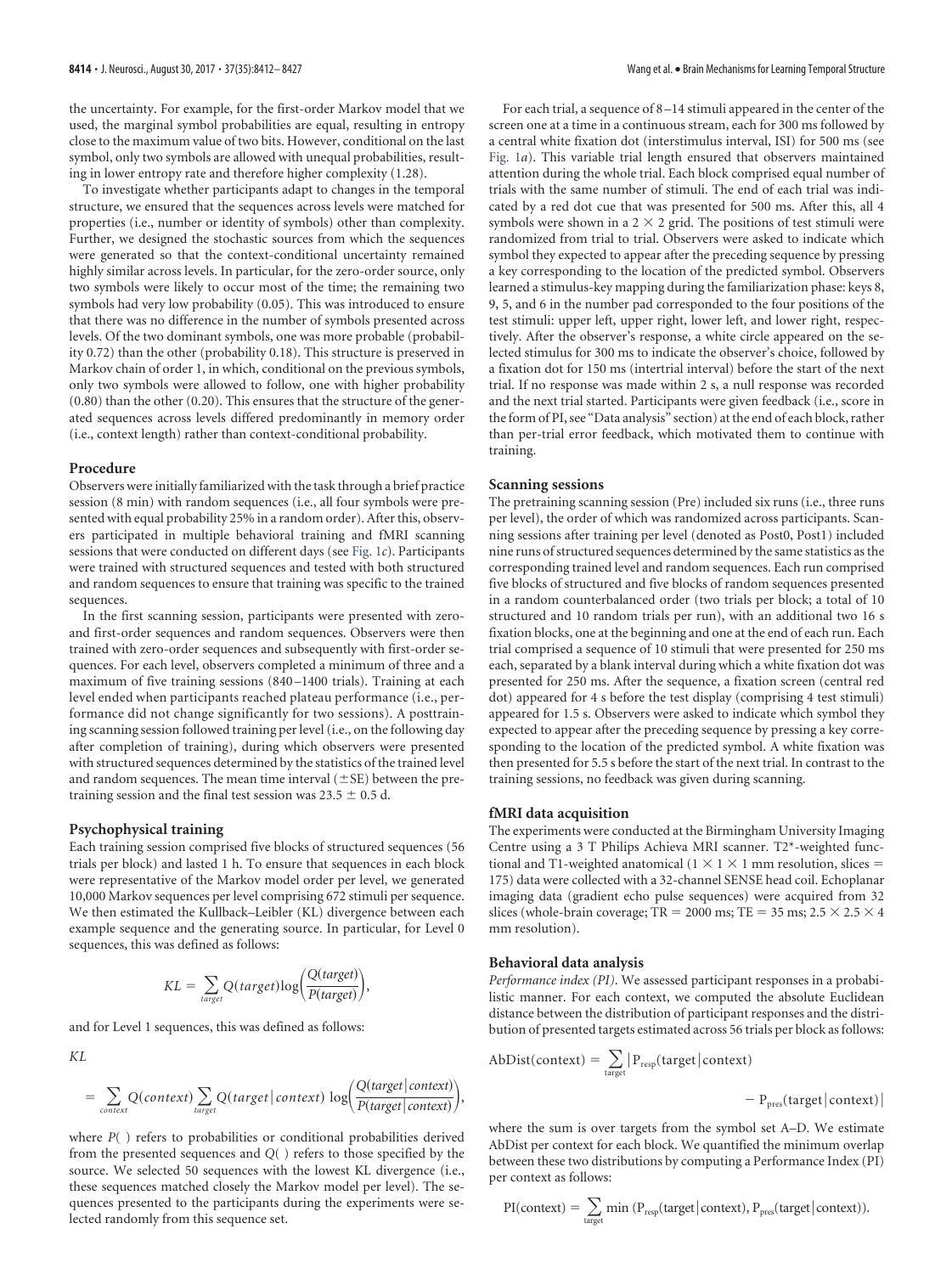Note that  $PI(context) = 1 - ADDist(context)/2$ . The overall PI is then computed as the average of the performance indices across contexts, PI(context), weighted by the corresponding stationary context probabilities as follows:

$$
PI = \sum_{context} PI(context) \cdot P(context).
$$

To compare across different levels, we defined a normalized PI measure that quantifies participant performance relative to random guessing. We computed a random guess baseline,  $PI_{rand}$ , which reflects participant responses to targets with equal probability of 25% for each target per trial for Level 0,  $(PI_{rand} = 0.53)$  and equal probability for each target for a given context for Level 1 ( $PI<sub>rand</sub> = 0.45$ ). To correct for differences in random guess baselines across levels, we subtracted the random guess baseline from the PI ( $PI_{normalized} = PI - PI_{rand}$ ).

*Strategy choice and strategy index.* To quantify each observer's strategy, we compared individual participant response distributions (responsebased model) to two baseline models: (1) probability matching, in which probability distributions are derived from the Markov models that generated the presented sequences (model matching), and (2) a probability maximization model, in which only the single most likely outcome is allowed for each context (model maximization). We used KL divergence to compare the response distribution to each of these two models. KL is defined as follows:

$$
KL = \sum_{target} M(target) \log \left( \frac{M(target)}{R(target)} \right),
$$

for the Level 0 model and

*KL*

$$
= \sum_{context} M(context) \sum_{target} M(target | context) \log \left( \frac{M(target | context)}{R(target | context)} \right),
$$

for the Level 1 model, where *R*( ) and *M*( ) denote the probability distribution or conditional probability distribution derived from the human responses and the models (i.e., probability matching or maximization), respectively, across all the conditions.

We quantified the difference between the KL divergence from model matching to the response-based model and the KL divergence from model maximization to the response-based model.We refer to this quantity as strategy choice indicated by  $\Delta KL$  (model maximization, model matching). Negative strategy choice values indicate a strategy closer to matching, whereas positive values indicate a strategy closer to maximization. We computed strategy choice per training block, resulting in a strategy curve across training for each individual participant. We then derived an individual strategy index by calculating the integral of each participant's strategy curve and subtracting it from the integral of the exact matching curve, as defined by model matching across training. We defined the integral curve difference between individual strategy and exact matching as the individual strategy index. We used this index to investigate the relationship of individual strategy and fMRI signals.

#### **fMRI data analysis**

*Data preprocessing.* MRI data were processed using Brain Voyager QX (Brain Innovation). T1-weighted anatomical data were used for coregistration, 3D cortex reconstruction, inflation, and flattening. Preprocessing of the functional data involved slice scan time correction, head motion correction, temporal high-pass filtering (three cycles), and removal of linear trends. Spatial smoothing (Gaussian filter; 5 mm FWHM kernel) was performed for group random-effect analysis. The functional images were aligned to anatomical data and the complete data were transformed into Talairach space. For each observer, the functional imaging data between sessions were coaligned by registering all volumes of each observer to the first functional volume acquired during the first session.

*Whole*-*brain general linear model (GLM).* BOLD responses for each trial comprising structured or random sequences were modeled separately for each session using a GLM. To search for brain regions that showed learning-dependent changes across sessions, we constructed a multiple regression design matrix that included the two stimulus conditions (structured vs random sequences) for each of the scanning sessions (Pre, Post0, Post1) as regressors. Each regressor was time locked to trial onset and included a range of volumes (see [Figs. 3](#page-6-0) and [4:](#page-8-0) five volumes and [Fig. 5](#page-9-0)*b*: three volumes). To remove residual motion artifacts, the six zero-centered head movement parameters were also included as regressors. Serial correlations were corrected using a second-order autoregressive model AR(2). The resulting parameter estimates ( $\beta$  value) were used in a voxelwise mixed-design ANOVA with sequence (structured vs random) and scanning session (Pre, Post0, Post1). Statistical maps were cluster threshold corrected ( $p < 0.005$ ) using Monte Carlo simulations (5000 iterations; [Forman et al., 1995;](#page-14-6) [Goebel et al., 2006\)](#page-14-7) for multiplecomparison correction that confirmed a familywise error threshold of  $p = 0.05$ . Note that our results also hold for a more conservative threshold ( $p < 0.001$ ), as recommended by recent studies [\(Woo et al., 2014;](#page-15-3) [Eklund et al., 2016\)](#page-14-8), but small-volume correction is required for small structures (i.e., putamen) at this threshold.

*Covariance analysis.* To examine the relationship between brain activation and observers' performance, we conducted a voxelwise covariance analysis. In particular, we used individual strategy index as covariate in a GLM model of fMRI responses. That is, for each voxel, we correlated fMRI signal difference between structured and random sequences before versus after training with the strategy index. We calculated a Pearson correlation coefficient (*R*) for each voxel across the whole brain and identified voxel clusters showing significant correlations ( $p < 0.05$ , cluster threshold corrected). Positive correlations indicate increased activations after training that relate to maximization, whereas negative correlations indicate increased activations after training that relate to matching because a negative strategy index indicates matching.

# **Results**

# **Behavioral results**

Previous studies have compared learning of different spatiotemporal contingencies in separate experiments across different participant groups [\(Fiser and Aslin, 2002,](#page-14-2) [2005\)](#page-14-9). Here, to investigate whether individuals extract changes in structure, we presented the same participants with sequences that changed in complexity unbeknownst to them [\(Fig. 1](#page-4-0)*a*). We parameterized sequence complexity based on the memory order of the Markov models used to generate the sequences (see Materials and Methods); that is, the degree to which the presentation of a symbol depended on the history of previously presented symbols [\(Fig. 1](#page-4-0)*b*). We first presented participants with simple zero-order sequences (Level 0), followed by more complex first-order sequences (Level 1; [Fig.](#page-4-0) [1](#page-4-0)*c*) because previous work has shown that temporal dependencies are more difficult to learn as their length increases [\(van den](#page-15-4) [Bos and Poletiek, 2008\)](#page-15-4) and training with simple dependencies may facilitate learning of more complex contingencies [\(Antoniou](#page-13-3) [et al., 2016\)](#page-13-3). Zero-order sequences (Level 0) were context-less; that is, the presentation of each symbol depended only on the probability of occurrence of each symbol. For first-order sequences (Level 1), the presentation of a particular symbol was conditionally dependent on the previously presented symbol (i.e., context length of one).

Because the sequences we used were probabilistic, we developed a probabilistic measure to assess participants' performance in the prediction task. Specifically, we computed a Performance Index (PI) that indicates how closely the distribution of participant responses matched the probability distribution of the presented symbols. This is preferable to a simple measure of accuracy because the probabilistic nature of the sequences means that the "correct" upcoming symbol is not uniquely specified; therefore, designating a particular choice as correct or incorrect is often arbitrary.

Comparing normalized performance (i.e., after subtracting performance based on random guessing) before and after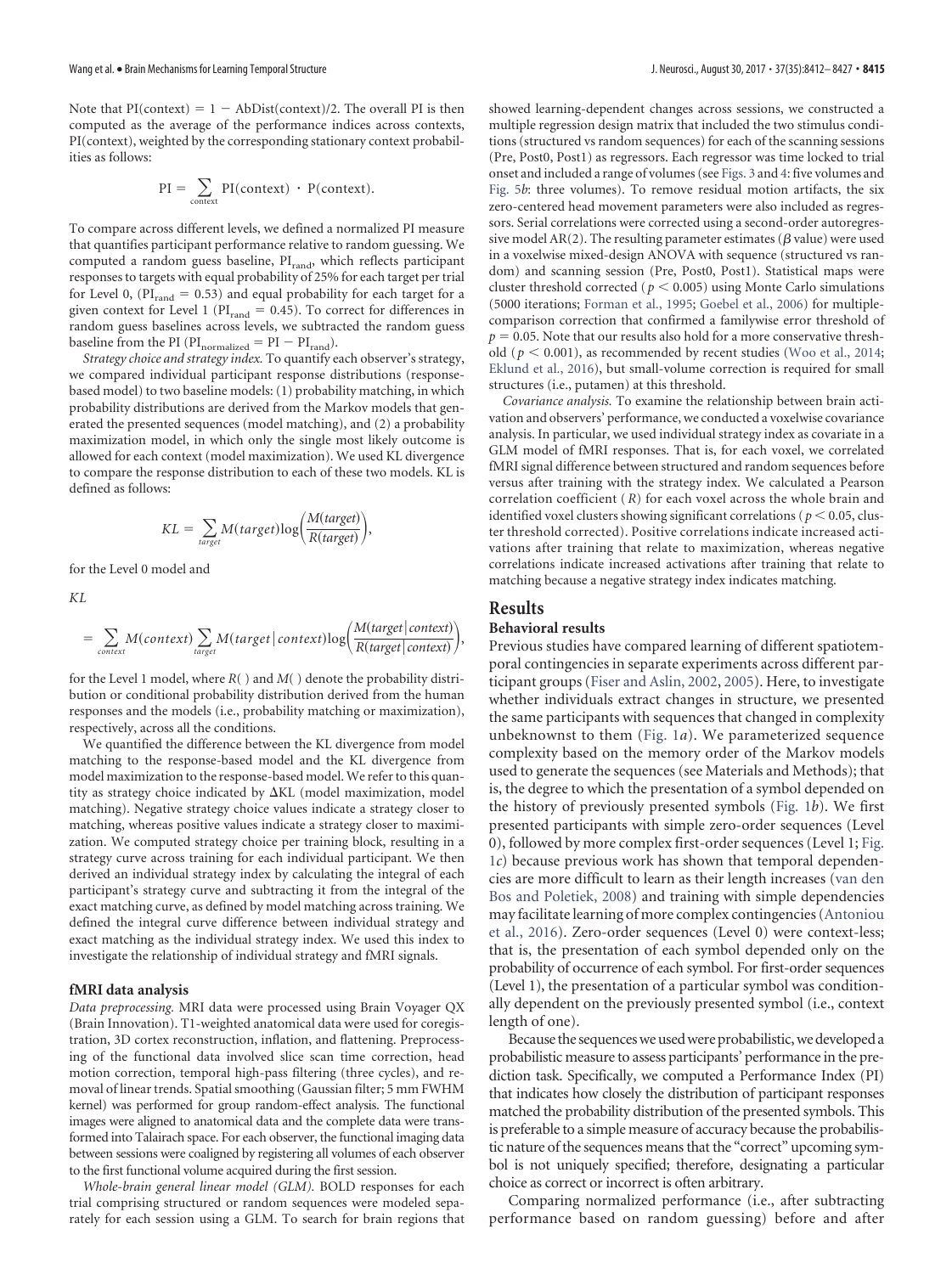training per level [\(Fig. 2\)](#page-5-0) showed that observers improved substantially and learned the probabilistic structures (i.e., mean improvement >20% for both levels). A repeated-measures ANOVA with session (Pre, Post) and level (Level 0, Level 1) showed a significant effect of session  $(F_{(1,20)} = 82.0, p \le 0.001)$ , but no significant effect of level ( $F_{(1,20)} < 1, p = 0.358$ ) and no significant interaction  $(F_{(1,20)} < 1)$  $p = 0.664$ ), indicating that observers improved similarly at both levels through training. Interestingly, performance during the pretraining test session was higher than random guessing ( $F_{(1,20)} = 42.8, p <$ 0.001), suggesting that fast learning of structured sequences is consistent with the learning time course reported in previous perceptual learning studies [\(Karni](#page-14-10) [and Sagi, 1993\)](#page-14-10). However, improvement continued during training across blocks; that is, mean performance for the last two training blocks was significantly higher than the mean performance for the first two training blocks  $(F_{(1,20)} = 12.8,$  $p = 0.002$ ).

We then tested whether this learningdependent improvement was specific to the trained structured sequences. First, we compared performance accuracy (i.e., proportion of correctly predicted trials based on the predefined sequences) for structured and random sequences. A repeated-measures ANOVA showed a significant interaction of Session (Pre, Post) and sequence type (structured vs random) for Level 0 ( $F_{(1,20)} = 24.1, p \le 0.001$ ) and Level 1 ( $F_{(1,20)} = 54.5$ ,  $p < 0.001$ ), suggesting that learning improvement was

specific to structured sequences. Second, we conducted a notraining control experiment, during which participants  $(n =$ 11) were tested in two separate behavioral sessions but did not participate in any training sessions. The two test sessions were spaced apart by a period (27.9  $\pm$  1.9 days on average), comparable to the main experiment (23.5 days on average). Our results showed that there were no significant differences in performance between the two test sessions. In particular, a repeated-measures ANOVA with session (Session 1, Session 2) and Level (Level 0, Level 1) did not show any significant effect of session ( $F_{(1,10)} < 1$ ,  $p = 0.736$ ) or level ( $F_{(1,10)} = 1.84$ ,  $p = 0.205$ ) and no significant interaction ( $F_{(1,10)} = 1.16$ ,  $p = 0.308$ ). These results suggest that the improvement that we observed in the main experiment was specific to training, rather than simply being due to repeating the test session twice (before and after training). Comparing PI between experiments (main vs no-training control experiment) showed a significant interaction between experiment and session (Level 0:  $F_{(1,30)} = 15.1, p = 0.001$ , Level 1:  $F_{(1,30)} = 7.95, p = 0.008$ , consistent with training-induced behavioral improvement.

#### **fMRI analysis: learning-dependent activation changes**

To investigate the brain mechanisms that mediate our ability to adapt to changes in temporal statistics, we performed fMRI on participants before and after training on each level with structured and



<span id="page-4-0"></span>**Figure 1.** Trial and sequence design. *a*, Trial design. 8 –14 stimuli were presented sequentially, followed by a cue and the test display. b, Sequence design. Markov models comprised two levels of complexity. For the zero-order model (Level 0), different states (*A*-*D*) are assigned to four symbols with different frequencies. For the first-order model (Level 1), a diagram indicates states (circles) and transitional probabilities (black arrow: high probability, e.g., 80%; gray arrow: low probability, e.g., 20%). Transitional probabilities are shown in a four-by-four conditional probability matrix, with rows indicating temporal context and columns indicating the corresponding target.*c*, Experimental protocol. Observers underwent multiple days of behavioral training first with zero-order sequences and then with first-order sequences. For each level, observers completed three to five training sessions (an average of four sessions is shown for illustration purposes). Three fMRI scanning sessions were conducted before (Pre) and immediately after training per level (Post0, Post1).

random sequences. To assess learning-dependent changes in fMRI signals, we conducted a whole-brain voxelwise GLM analysis (RFX group analysis). In particular, we tested for brain regions that showed a significant interaction ( $p < 0.005$ , cluster threshold corrected) between sequence (structured vs random) and scanning session (Pre, Post0, Post1). This analysis revealed a network of dorsal frontal, cingulate, posterior parietal, occipital, and temporal regions, as well as subcortical (basal ganglia) and cerebellar regions [\(Fig. 3](#page-6-0)*a*, [Table 1\)](#page-7-0).

We next investigated whether functional signals in these regions change from learning frequency (Level 0) to learning context-based statistics (Level 1) over time. In particular, we compared fMRI responses for structured and random sequences before and after training for each level (Level 0 vs Level 1) separately. For each participant and brain region identified by the GLM analysis, we calculated normalized fMRI responses [i.e., percentage signal change (PSC) index]; that is, we subtracted mean fMRI responses to random sequences from mean fMRI responses to structured sequences and divided by the average fMRI responses to random sequences. Note that this PSC analysis is complementary to the GLM analysis used to define regions of interest (ROI); it was conducted separately for each level, whereas the GLM tested for differences across sessions (i.e., Pre, Post0, Post1) rather than levels.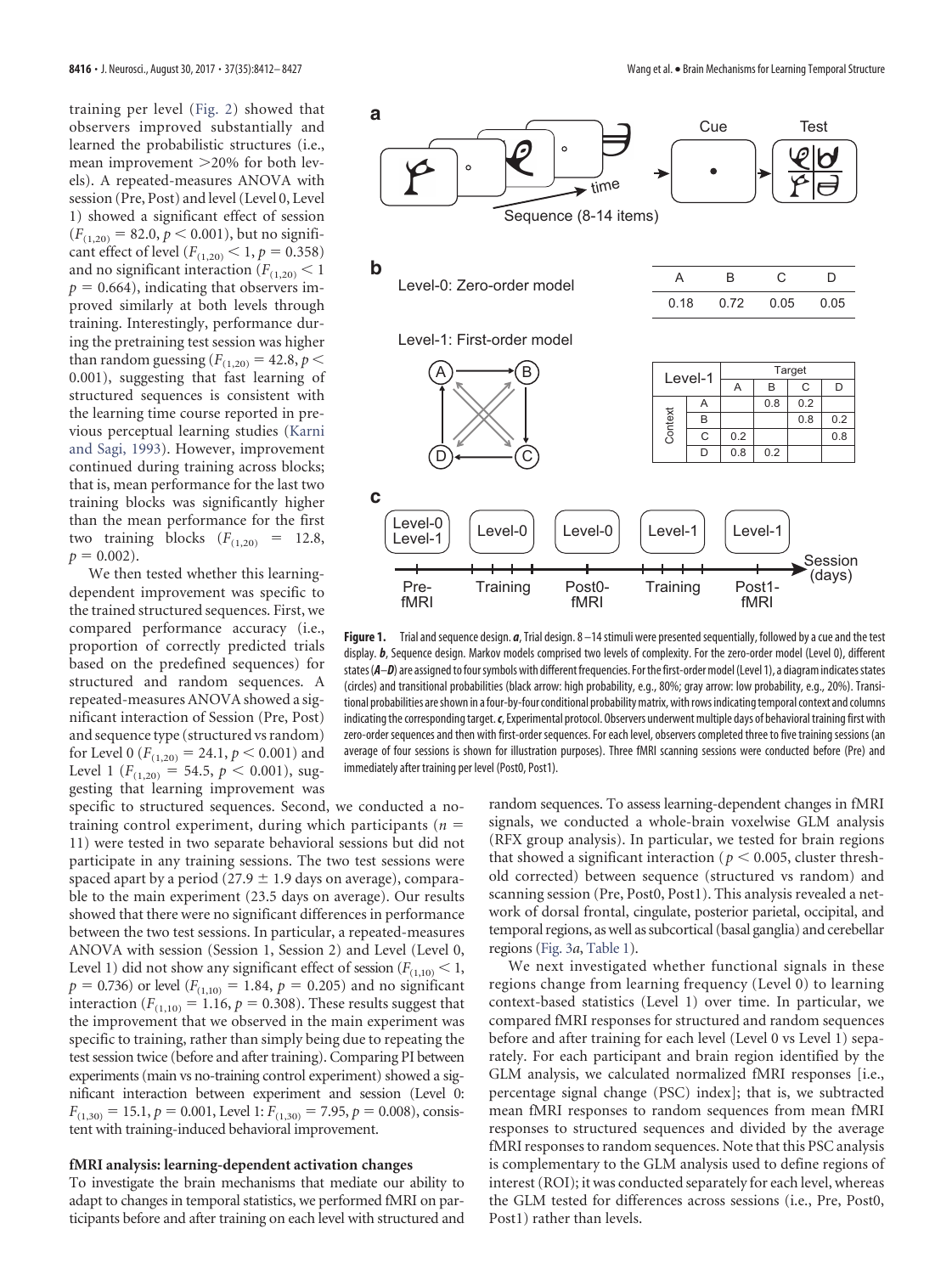

<span id="page-5-0"></span>Figure 2. Behavioral performance. *a*, Mean PI across participants for test (open symbols) and training (solid symbols) blocks for Level 0 and Level 1. Data are fitted (least-squares nonlinear fit) across training blocks. Random guess baseline is indicated by dotted lines. b, Normalized PI during scanning. Data are shown before (gray bars) and after (black bars) training for each level. Error bars indicate SEM.

Comparing normalized fMRI responses before and after training for Level 0 [\(Fig. 3](#page-6-0)*b*) showed that bilateral dorsal frontal regions (medial: SFG: superior frontal gyrus; MeFG: medial frontal gyrus, lateral: MFG: middle frontal gyrus, PrG: precentral gyrus, and IFG: inferior frontal gyrus) and right posterior parietal regions (IPL: inferior parietal lobule, AnG; angular gyrus, and SMG: supramarginal gyrus) were involved in learning frequencybased statistics. These regions showed increased fMRI responses to structured sequences during the pretraining scanning session in contrast to decreased responses after training (i.e., posttraining scanning session). In particular, a repeated-measures ANOVA with session (Pre, Post) and ROI showed a significant main effect of session in the frontal ( $F_{(1,20)} = 7.59$ ,  $p = 0.012$ ) and posterior parietal ( $F_{(1,20)} = 6.58$ ,  $p = 0.018$ ) regions.

In contrast, learning context-based statistics (Level 1) engaged dorsal medial frontal (SFG and MeFG), limbic (CG: cingulate gyrus, ACC: anterior cingulate cortex), and subcortical (Pu: Putamen) areas [\(Fig. 3](#page-6-0)*b*). Similar to the fMRI activation patterns for Level 0, dorsal frontal regions showed enhanced responses to structured compared with random sequences for the pretraining scan that decreased after training. This was supported by a repeated-measures ANOVA that showed a significant session ef-

fect (frontal:  $F_{(1,20)} = 6.36$ ,  $p = 0.020$ ; limbic:  $F_{(1,20)} = 5.36$ ,  $p =$ 0.031). In contrast, we observed the opposite pattern of results in putamen (paired *t* test,  $t_{(20)} = -3.31$ ,  $p = 0.003$ ); that is, enhanced activations for structured sequences after training. Activation patterns differed significantly between putamen and frontal limbic regions (i.e., significant interactions of region and session: frontal vs putamen,  $F_{(1,20)} = 16.22, p < 0.001$ ; limbic vs putamen,  $F_{(1,20)} = 16.34, p \le 0.001$ ). In a complementary analysis to the GLM analysis, comparing activations across levels showed significant differences in prefrontal regions (interaction of session and level,  $F_{(1,20)} = 4.83$ ,  $p = 0.040$ ), right posterior parietal regions (main effect of level,  $F_{(1,20)} = 7.41$ ,  $p = 0.013$ ) and putamen (main effect of level,  $F_{(1,20)} = 4.56$ ,  $p = 0.045$ ). Consistent with the GLM analysis, these results support differential involvement of frontoparietal and striatal regions in learning frequency compared with context-based statistics.

Interestingly, the GLM analysis showed activation changes across sessions in the visual cortex (IOG: inferior occipital gyrus, MOG: middle occipital gyrus, LiG: lingual gyrus). Comparing fMRI responses in these regions across sessions did not show any significant differences for either of the two levels (Level 0:  $F_{(1,20)} < 1$ ,  $p = 0.429$ ; Level 1:  $F_{(1,20)} < 1, p = 0.531$ ), suggesting that fMRI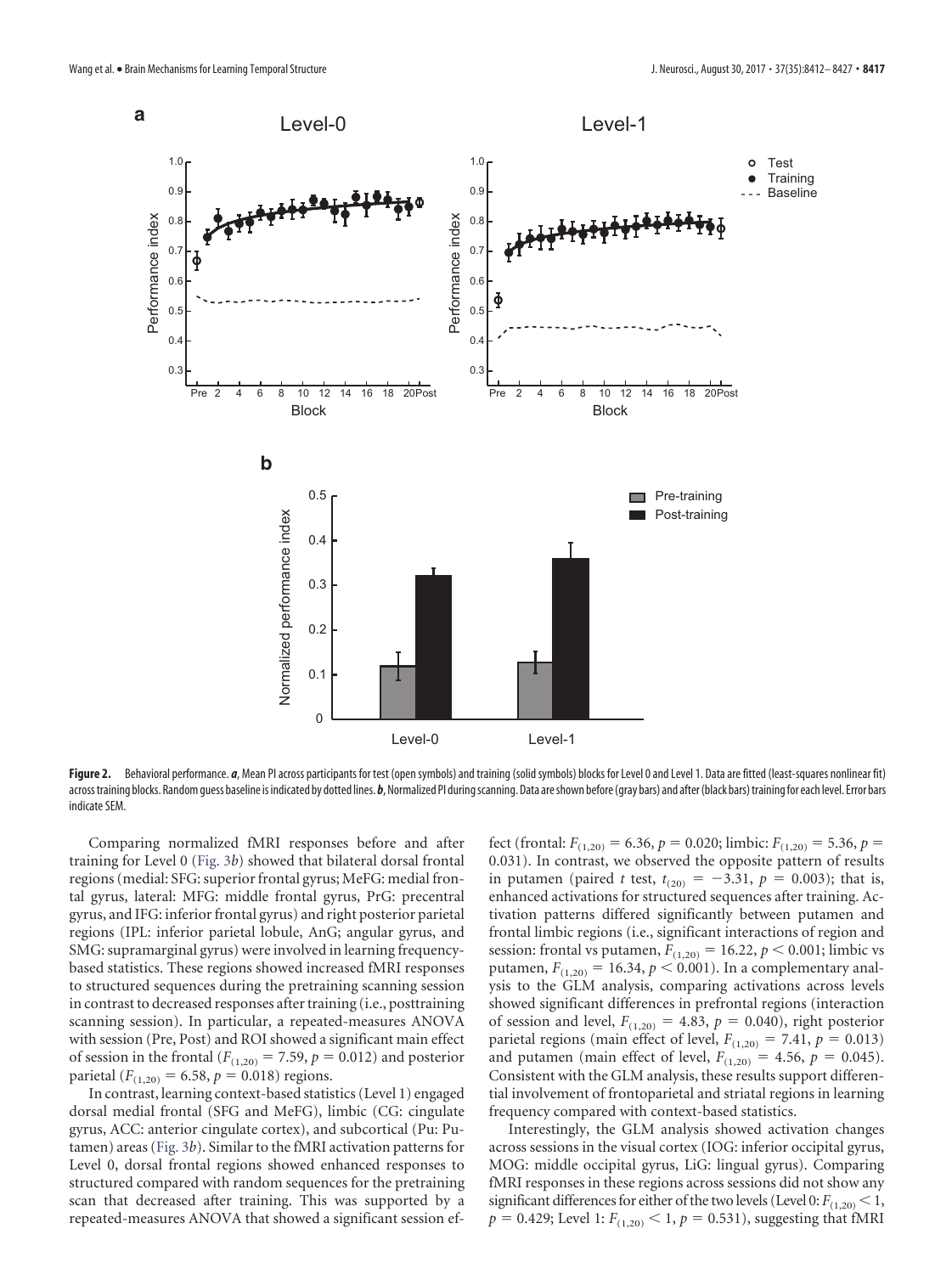

<span id="page-6-0"></span>Figure 3. fMRI results. a, GLM maps for the two-way interaction between scanning session (Pre, Post0, Post1) and sequence (structured vs random), at  $p < 0.005$  (cluster threshold corrected). Only the first five volumes were included in the analysis that correspond to the presentation of sequence, the participants' prediction, and the test display presentation to avoid confounding the results by the participants' response. Similar results were observed at a more conservative threshold (*p* < 0.001), but small volume correction was necessary for small structures (i.e., putamen) at this threshold. b, PSC index (percentage signal change for structured sequences compared with random sequences) before and after training for Level 0 and Level 1. Data are shown for ROIs that showed asignificant interaction betweensession(pretraining vs posttraining) andsequence(structured vsrandom). Error bars indicate SEM.Notethat different number ofrunswerescanned before and after training (i.e., pretraining scan comprised three runs per level, whereas posttraining scans comprised nine runs per level). To compare equal amounts of data before and after training, we selected three of the nine runs from each posttraining scan; that is, we divided each session into two time periods and selected randomly one run per time period to match the order in which data were collected during the pretraining scan. Whole-brain voxelwise GLM analysis showed significant interactions for sequence (structured vs random) and scanning session (Pre, Post0, Post1) in the frontal, parietal, and subcortical regions, which is consistent with our main result.

responses for structured sequences did not change significantly with training in the visual cortex. For learning frequency statistics (Level 0) visual cortex showed stronger activations for random than structured sequences (i.e., negative PSC index values) both before (main effect of sequence,  $F_{(1,20)} = 6.04$ ,  $p = 0.023$ ) and after  $(F_{(1,20)} = 32.7, p \le 0.001)$  training, suggesting decreased activation due to repetition (i.e., repetition suppression) of symbols that appeared more frequently in structured than random sequences [\(Summerfield and Egner, 2009\)](#page-15-5). This effect was not observed for first-order sequences (Level 1; before training,  $F_{(1,20)}$   $<$ 1,  $p = 0.981$ ; after training,  $F_{(1,20)} = 1.87$ ,  $p = 0.187$ ), consistent with higher repetition of single symbols in zero-order than firstorder sequences.

Next, we asked whether the differences we observed in the activation patterns between levels were due to differences in sequence predictability. To measure sequence predictability, we computed the entropy rate of the probability distribution of all possible sequences. For Level 0, the entropy rate is defined as the entropy of the stationary distribution of symbols in the sequence. For Level 1, the entropy rate is a weighted sum of the entropies of all context-conditional distributions where the weights are given by the stationary distribution of contexts. We calculated the entropy rate for each sequence; we then conducted the whole brain voxelwise GLM analysis using entropy rate as regressor. This analysis showed significant interactions ( $p < 0.001$ , cluster threshold corrected) between sequence (structured vs random) and scanning session (Pre, Post0, Post1) in similar regions as the main analysis [\(Fig. 4](#page-8-0)*a*), making it unlikely that our results were confounded by differences in sequence predictability between levels.

Comparing normalized fMRI responses before and after training [\(Fig. 4](#page-8-0)*b*) for Level 0, we observed increased fMRI re-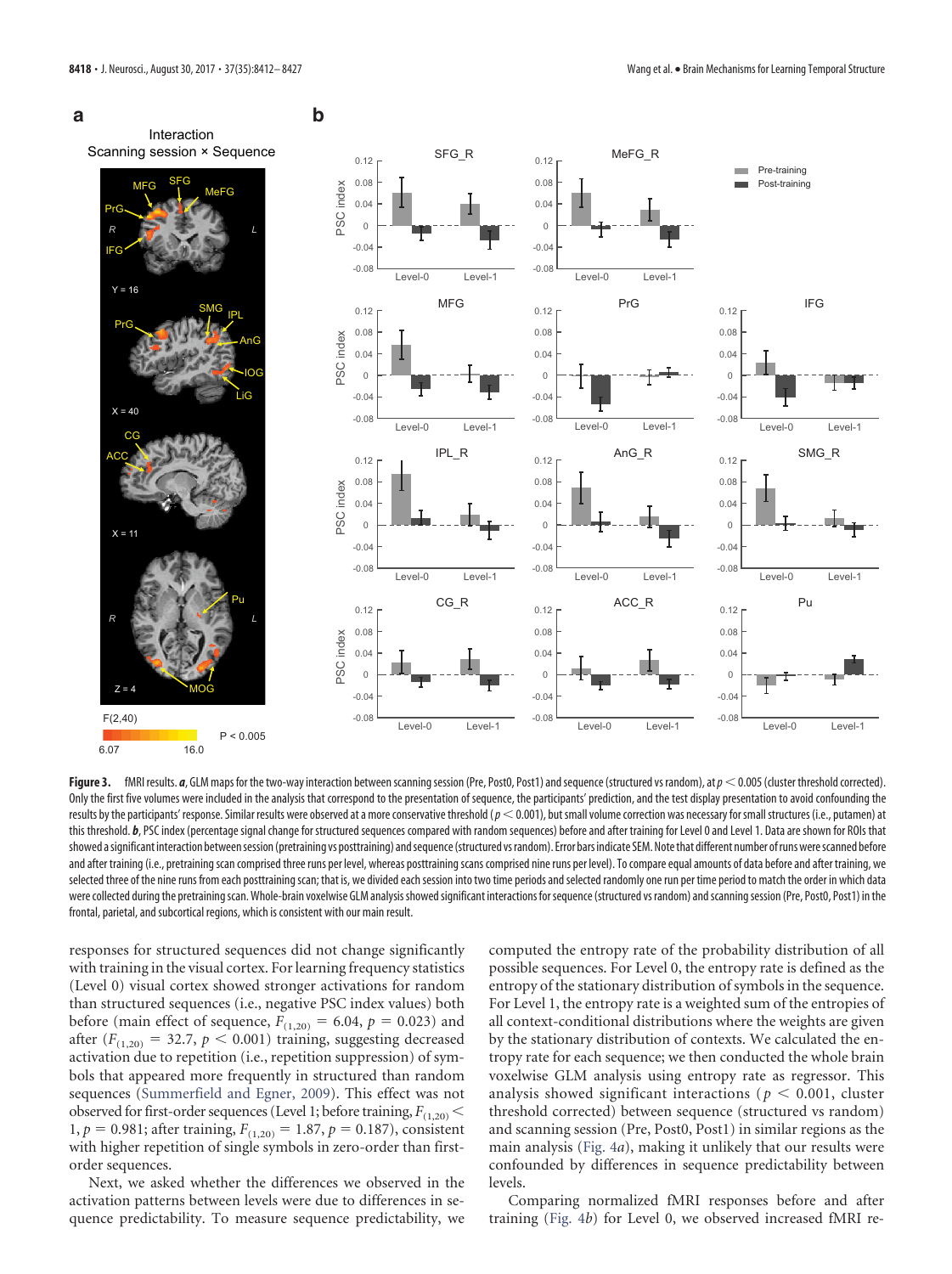<span id="page-7-0"></span>**Table 1. Brain regions showing significant interaction between scanning session (Pre, Post0, Post1) and sequence (structured vs random),** *p* **< 0.005, cluster corrected**

| <b>ROI</b>        | Hemisphere | Volume<br>$\text{m}^3$ | Peak<br>Χ    | Peak<br>Υ | Peak<br>Ζ | F        | р       |
|-------------------|------------|------------------------|--------------|-----------|-----------|----------|---------|
|                   |            |                        |              |           |           |          |         |
| Frontal           |            |                        |              |           |           |          |         |
| SFG               | R          | 1633                   | 36           | 16        | 46        | 15.49539 | 0.00001 |
| MeFG              | R          | 922                    | 6            | 32        | 37        | 9.33239  | 0.00047 |
| MFG               | L          | 251                    | $-45$        | 0         | 37        | 13.73743 | 0.00003 |
| MFG               | R          | 4352                   | 45           | 14        | 40        | 17.07472 | 0.00000 |
| IFG               | L          | 273                    | $-45$        | 2         | 31        | 11.74197 | 0.00010 |
| IFG               | R          | 510                    | 48           | 14        | 19        | 10.29143 | 0.00025 |
| PrG               | L          | 1462                   | $-45$        | $-4$      | 40        | 17.85552 | 0.00000 |
| PrG               | R          | 272                    | 43           | 15        | 40        | 12.12258 | 0.00008 |
| Insula            | L          | 182                    | -39          | $-4$      | $-2$      | 13.93199 | 0.00003 |
| Insula            | R          | 81                     | 44           | 14        | 17        | 7.47606  | 0.00174 |
| Parietal          |            |                        |              |           |           |          |         |
| PCu               | L          | 1381                   | $-21$        | $-64$     | 40        | 9.97693  | 0.00031 |
| SPL               | L          | 506                    | $-24$        | $-58$     | 40        | 11.28717 | 0.00013 |
| <b>IPL</b>        | R          | 859                    | 39           | $-50$     | 34        | 11.30387 | 0.00013 |
| AnG               | R          | 365                    | 39           | $-58$     | 34        | 10.92339 | 0.00016 |
| SMG               | R          | 148                    | 39           | $-49$     | 34        | 11.47595 | 0.00012 |
| <b>Occipital</b>  |            |                        |              |           |           |          |         |
| MOG               | L          | 2574                   | $-27$        | $-82$     | $-5$      | 19.95821 | 0.00000 |
| MOG               | R          | 1263                   | 35           | $-80$     | 1         | 12.63784 | 0.00006 |
| IOG               | L          | 929                    | $-36$        | $-73$     | $-8$      | 21.95450 | 0.00000 |
| IOG               | R          | 497                    | 37           | $-79$     | 1         | 13.67147 | 0.00003 |
| LiG               | L          | 1346                   | $-35$        | $-70$     | $-6$      | 17.45473 | 0.00000 |
| LiG               | R          | 759                    | 30           | $-76$     | 1         | 11.94279 | 0.00009 |
| Cuneus            | L          | 293                    | $-24$        | $-82$     | 10        | 9.99664  | 0.00030 |
| Cuneus            | R          | 154                    | 24           | $-79$     | 16        | 8.28265  | 0.00098 |
| FG                | L          | 1901                   | $-36$        | $-73$     | -9        | 21.95450 | 0.00000 |
| FG                | R          | 650                    | 36           | $-63$     | $-5$      | 12.01979 | 0.00008 |
| Temporal          |            |                        |              |           |           |          |         |
| <b>MTG</b>        | L          | 662                    | $-41$        | $-58$     | $-4$      | 17.05987 | 0.00000 |
| ITG               | L          | 516                    | $-44$        | $-58$     | -5        | 15.70175 | 0.00001 |
| SGL               | L          | 81                     | $-42$        | $-51$     | $-3$      | 8.82149  | 0.00067 |
| PHG               | L          | 149                    | $-39$        | $-50$     | 1         | 9.78701  | 0.00035 |
| PHG               | R          | 98                     | 33           | $-55$     | $-5$      | 11.96719 | 0.00008 |
| Limbic            |            |                        |              |           |           |          |         |
| CG                | R          | 188                    | 24           | 11        | 43        | 9.27872  | 0.00049 |
| ACC               | R          | 160                    | 15           | 32        | 22        | 8.12427  | 0.00109 |
| Subcortical       |            |                        |              |           |           |          |         |
| Claustrum         | L          | 132                    | $-37$        | $-4$      | $-2$      | 11.50993 | 0.00011 |
| Putamen           | L          | 93                     | $-24$        | $-16$     | 4         | 8.27780  | 0.00098 |
| <b>Thalamus</b>   | L          | 266                    | $-12$        | $-19$     | 7         | 8.50720  | 0.00084 |
| Cerebellum        |            |                        |              |           |           |          |         |
| Culmen            | L          | 61                     | $\mathbf{1}$ | -61       | 22        | 7.37876  | 0.00187 |
| Culmen            | R          | 611                    | 19           | $-58$     | $-19$     | 11.72096 | 0.00010 |
| Nodule            | L          | 505                    | 0            | $-53$     | $-26$     | 16.10464 | 0.00001 |
| Nodule            | R          | 582                    | 0            | $-52$     | $-26$     | 16.60786 | 0.00001 |
| Pyramis           | L          | 197                    | 0            | $-67$     | $-26$     | 12.81382 | 0.00005 |
| Pyramis           | R          | 252                    | 6            | $-70$     | $-26$     | 14.53668 | 0.00002 |
| Declive           | L          | 586                    | $-36$        | $-61$     | $-11$     | 15.01214 | 0.00001 |
| <b>Declive</b>    | R          | 1752                   | 18           | $-58$     | $-17$     | 12.49729 | 0.00006 |
| Uvula             | L          | 266                    | 0            | $-68$     | $-27$     | 12.27454 | 0.00007 |
| <b>Uvula</b>      | R          | 372                    | 6            | $-70$     | $-29$     | 14.59243 | 0.00002 |
| Cerebellar tonsil | L          | 195                    | $-6$         | $-52$     | $-32$     | 9.38866  | 0.00045 |
| Cerebellar tonsil | R          | 113                    | 3            | $-59$     | $-31$     | 8.41985  | 0.00089 |

PCu, Precuneus; SPL, Superior Parietal Lobule; FG, Fusiform Gyrus; MTG, MIiddle Temporal Gyrus; ITG, Inferior Temportal Gyrus; SGL, Sub Gyral.

sponses to structured sequences before than after training  $(F_{(1,20)} =$ 5.18,  $p = 0.034$ ) in bilateral frontal regions (SFG; PrG, and IFG). In contrast, learning context-based statistics (Level 1) engaged dorsal frontal (SFG), limbic (ACC) and subcortical (putamen) areas. Dorsal frontal and limbic regions showed enhanced responses to structured compared with random sequences for the pretraining scan that decreased after training ( $F_{(1,20)} = 5.76$ ,  $p =$ 0.026). In contrast, putamen showed enhanced activations for structured sequences after training (paired *t* test,  $t_{(20)} = -2.78$ ,  $p = 0.012$ ). Activation patterns differed significantly between putamen and frontal limbic regions (i.e., significant interactions of region and session:  $F_{(1,20)} = 13.9, p < 0.001$ ), in support of differential involvement of frontal and striatal regions in learning temporal statistics.

Our results so far suggest that dorsal corticostriatal mechanisms mediate learning of behaviorally relevant statistics. In particular, frontoparietal and cingulate regions showed higher fMRI responses for structured than random sequences during the pretraining scan. This is consistent with the role of dorsal prefrontal cortex in decision making [\(Heekeren et al., 2008;](#page-14-11) [Rushworth and](#page-14-12) [Behrens, 2008\)](#page-14-12) and predictive coding [\(Monchi et al., 2001;](#page-14-13) [Bar,](#page-13-4) [2009\)](#page-13-4); that is, processes that are involved in both learning of frequency and context-based statistics. Further, our results show that cingulate cortex is involved in learning more complex context-based statistics that may relate to its involvement in learning under increased uncertainty [\(Kahnt et al., 2011;](#page-14-14) [Nastase](#page-14-15) [et al., 2014\)](#page-14-15). Higher fMRI responses for structured sequences in these regions at the beginning of training may reflect processing of novel structures (i.e., temporal regularities in the form of single- or paired-item repetition). Significantly higher performance for structured sequences than random guessing during the first scanning session suggests that participants extract these statistics early in the training. Interestingly, fMRI responses for structured sequences decreased as these sequences became familiar with training. This decreased signals can be understood in the context of repetition suppression previously observed for predictable events [\(Raichle et al., 1994;](#page-14-16) [den Ouden et al., 2009;](#page-14-17) [Sum](#page-15-5)[merfield and Egner, 2009;](#page-15-5) [Alink et al., 2010;](#page-13-5) [Kok et al., 2012\)](#page-14-18). In contrast, dorsal striatal regions (i.e., putamen), which have been implicated in learning probabilistic associations [\(Rauch et al., 1997;](#page-14-19) [Poldrack and Packard, 2003\)](#page-14-20), showed higher fMRI responses for structured compared with random sequences after training with first-order sequences, suggesting that representations of context– target contingencies were acquired through training.

## **Control analyses**

We conducted a number of additional analyses and experiments to help rule out alternative explanations of our results.

First, we investigated whether the differences that we observed in fMRI responses between structured and random sequences were due to the participants attending more to the structured sequences either as the novel stimulus before training or the familiar stimulus after training. Comparing response times to structured and random sequences in the pretraining and posttraining session (3-way mixed-design ANOVA: session  $\times$  sequence  $\times$  level) showed decreased response times after training (main effect of session:  $F_{(1,20)} = 8.63$ ,  $p = 0.008$ ), but no significant differences between structured and random sequences (main effect of sequence,  $F_{(1,20)} = 0.152$ ,  $p = 0.700$ ), suggesting that participants engaged with the task when both structured and random sequences were presented. Importantly, there was no significant interaction among session, sequence, and level  $(F<sub>(1,20)</sub> =$ 1.72,  $p = 0.205$ ), suggesting that differences in activation patterns across levels could not be simply due to differences in attention or task difficulty. Further, analysis of eye movement data collected during scanning did not show any significant differences between structured and random sequences for Level 0 or Level 1. There were no significant interactions observed ( $p > 0.10$ ), suggesting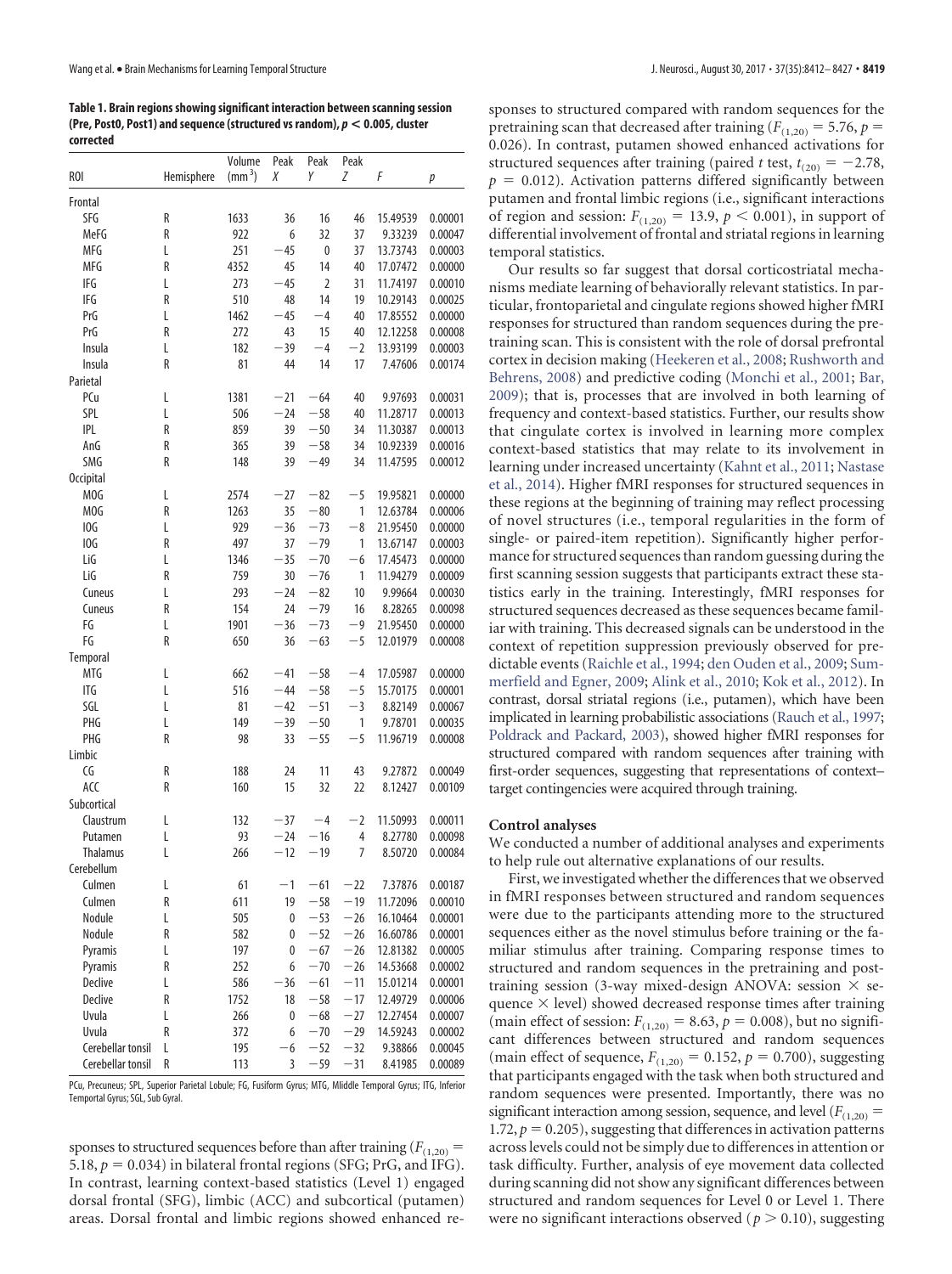**a**



<span id="page-8-0"></span>Figure 4. fMRI results controlled for differences in sequence entropy across levels. *a*, GLM maps (*p* < 0.001, cluster threshold corrected) for 2-way interaction between scanning session (Pre, Post0, Post1) and sequence (structured vsrandom) including entropy rate as a regressor. *b*, PSC index before and after training for Level 0 and Level 1. Error bars indicate SEM. Data are shown for ROIs that showed a significant interaction between session (pre vs posttraining) and sequence (structured vs random).

that it is unlikely that our findings were confounded significantly by eye movements.

Second, we tested whether the learning-dependent fMRI changes that we observed could be confounded by differences in the number of training sessions across participants. Training duration varied from three to five sessions per level across participants, with most participants completing four training sessions (Level 0,  $n = 12$ ; Level 1,  $n = 17$ ) before reaching plateau performance. An ANCOVA analysis on the behavioral data using the number of training sessions as covariate did not show any significant interactions between session and number of training sessions (Level 0:  $F_{(1,19)} = 0.479$ ,  $p = 0.497$ ; Level 1:  $F_{(1,19)} = 0.089$ ,  $p = 0.768$ ). Similar analysis on the fMRI data did not show any significant interaction between session and number of training sessions (Level 0: frontal,  $F_{(1,19)} = 0.001$ ,  $p = 0.874$ , parietal,  $F_{(1,19)} = 0.447$ ,  $p = 0.512$ ; Level 1: frontal,  $F_{(1,19)} = 0.473$ ,  $p = 0.500$ , limbic,  $F_{(1,19)} = 0.705$ ,  $p = 0.412$ , subcortical regions,  $F_{(1,19)} = 3.53, p = 0.076$ ). Together, these analyses suggest that it

is unlikely that our fMRI results were confounded by differences in training duration across participants.

Third, we investigated whether the activation patterns that we observed relate to learning-dependent changes in the representation of the trained sequences or simply the participants' responses. In our design, the ISI jitter in each trial is too short to isolate the fMRI signal per stimulus in the sequence. However, the design of the paradigm allows us to analyze our fMRI data related to sequence presentation separately from participant prediction. First, we compared PSC for the first two volumes related to the presented sequences and the fourth and fifth volume related to the participants' prediction (i.e., the third volume was not included in this analysis because the sequences lasted 2.5 volumes). This analysis [\(Fig. 5](#page-9-0)*a*) showed that activation patterns for fMRI signals related to the sequence presentation and the participants' prediction were similar to those observed in our main analysis [\(Figs. 3](#page-6-0)*b*, [4](#page-8-0)*b*). In particular, we observed a significant effect of session (i.e., pre vs posttraining; Level 0: frontal: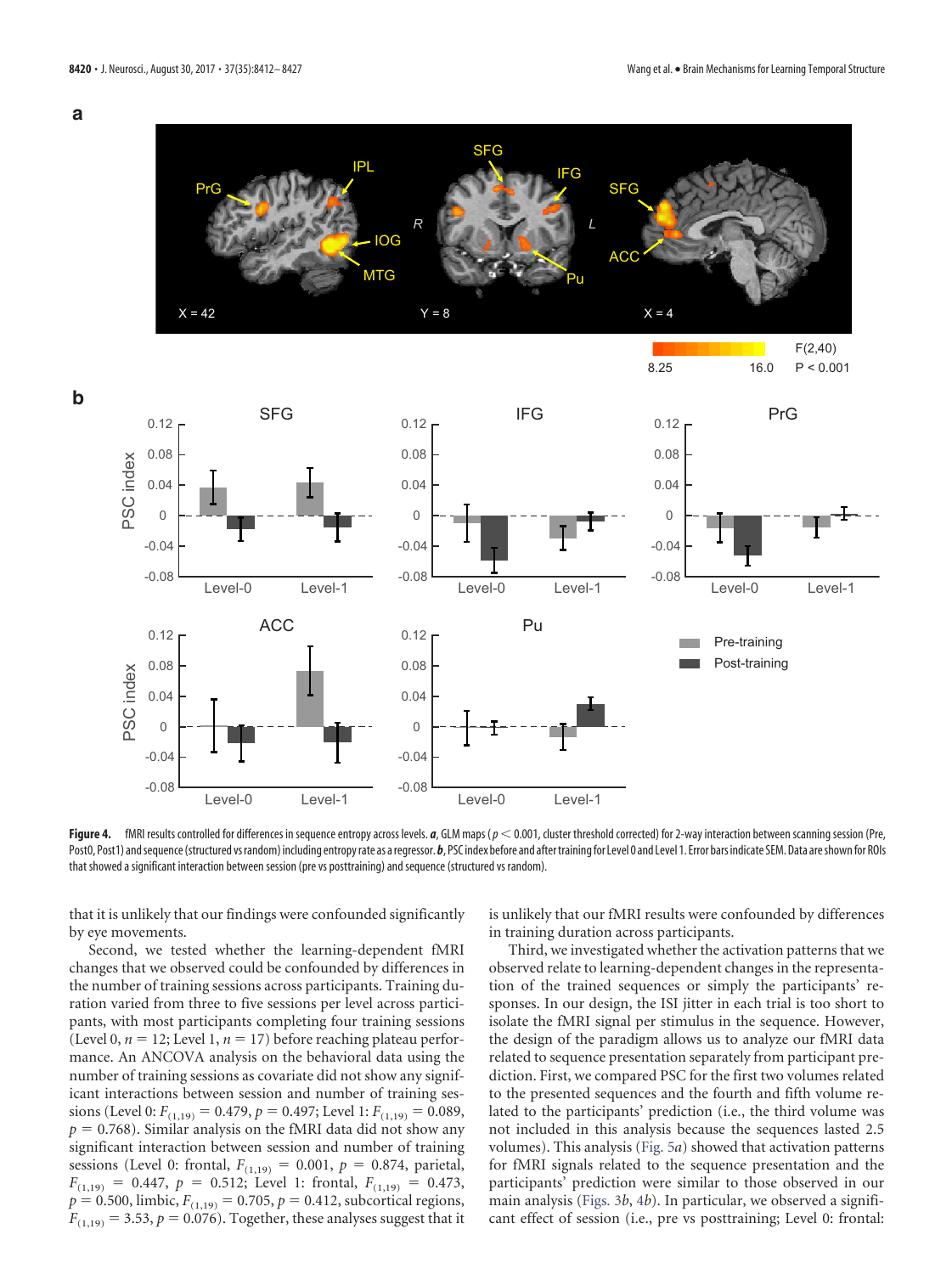

<span id="page-9-0"></span>Figure 5. fMRI results for sequence presentation and participants' prediction. *a*, PSC index for sequence presentation (volumes 1–2) and participant prediction (volumes 4–5) before and after training for Level 0 and Level 1. Data are shown for the representative ROIs from Figure 4*b*. Error bars indicate SEM. *b*, GLM maps for the 2-way interaction between scanning session and sequence at*p* 0.005 (cluster threshold corrected) using only the volumes that correspond to sequence presentation.

 $F_{(1,20)} = 4.97, p = 0.037$ ; Level 1: frontal limbic:  $F_{(1,20)} = 5.95, p =$ 0.024, putamen:  $F_{(1,20)} = 7.29$ ,  $p = 0.014$ ), but no significant effect of processing stage (i.e., sequence vs prediction; Level 0: frontal:  $F_{(1,20)} = 0.004$ ,  $p = 0.951$ : Level 1: frontal limbic:  $F_{(1,20)} =$ 0.399,  $p = 0.535$ : putamen:  $F_{(1,20)} = 3.29$ ,  $p = 0.085$ ). There was no significant interaction of session and processing stage (Level 0: frontal:  $F_{(1,20)} = 0.003$ ,  $p = 0.954$ ; Level 1: frontal limbic:  $F_{(1,20)} =$ 0.496,  $p = 0.490$ ; putamen:  $F_{(1,20)} = 1.68$ ,  $p = 0.209$ ). Second, a whole-brain voxelwise GLM analysis using only the volumes that corresponded to the sequence presentation showed significant interactions ( $p < 0.001$ , cluster threshold corrected) between sequence (structured vs random) and scanning session (Pre, Post0, Post1) in similar regions as the main analysis [\(Fig. 5](#page-9-0)*b*). Together, these analyses of fMRI signals related to the sequence presentation showed similar activation patterns as the main analysis [\(Fig. 3](#page-6-0)*a*), which included fMRI signals from both the sequence presentation and the participant prediction. Therefore, the learning-dependent changes that we observed in the main analysis relate to the sequence structure and could not be simply driven by the participants' prediction or response because fMRI signals related to the sequence presentation were recorded before the participants responded to the test stimulus.

#### **Response strategies: matching versus maximization**

Previous work [\(Shanks et al., 2002;](#page-15-6) [Rieskamp and Otto, 2006;](#page-14-21) [Eckstein et al., 2013;](#page-14-22)[Acerbi et al., 2014;](#page-13-6) [Fulvio et al., 2014;](#page-14-23) [Murray](#page-14-24) [et al., 2015\)](#page-14-24) on probabilistic learning and decision making has proposed that individuals use two possible response strategies when making a choice: matching and maximization. Observers have been shown to either match their choices stochastically ac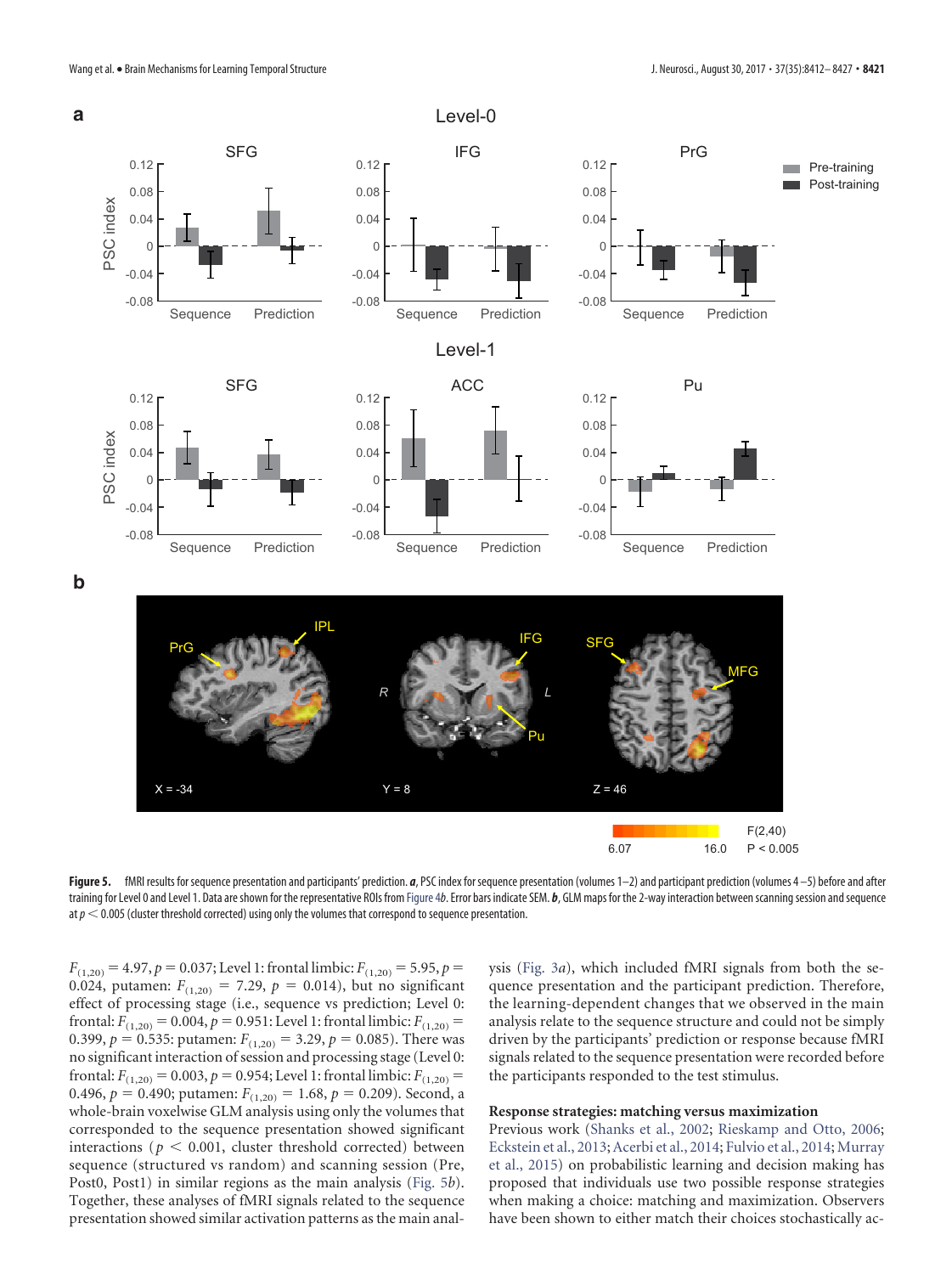cording to the underlying input statistics or to maximize their reward by selecting the most probable positively rewarded outcomes. In the context of our task, because the Markov models that generated stimulus sequences were stochastic, participants needed to learn the probabilities of different outcomes to succeed in the prediction task. It is possible that participants used probability maximization in which they always select the most probable outcome in a particular context. Alternatively, participants might learn the relative probabilities of each symbol [e.g.,  $p(A) = 0.18$ ,  $p(B) = 0.72$ ,  $p(C) = 0.05$ ,  $p(D) = 0.05$ )] and respond so as to reproduce this distribution, a strategy referred to as probability matching.

To quantify the participants' strategies, we computed a strategy index that indicates participant's preference (on a continuous scale) for responding using probability matching versus maximization. [Figure 6](#page-10-0) illustrates individual strategy at the beginning (first two blocks) and end (last two blocks) of training. Comparing individual strategy across levels

showed significantly higher values after training for Level 1 compared with Level 0 ( $F_{(1,20)} = 26.2$ ,  $p < 0.001$ ). This shift in individual strategy was evident mainly after training  $(F_{(1,20)} = 35.8$ ,  $p < 0.001$ ); that is, participants shifted more toward maximization when learning context-based rather than frequency statistics. Note that this relationship was not confounded by differences in performance because there were no significant correlations (Level 0:  $r = 0.31$ ,  $p = 0.17$ ; Level 1:  $r = 0.22$ ,  $p = 0.34$ ) of PI at the end of training (mean PI for the last two blocks of training) and strategy index. Interestingly, despite greater maximization for more complex structures than frequency statistics, we note that participants did not achieve optimal maximization performance. Maximization is typically observed under supervised or reinforcement learning paradigms [\(Shanks et al., 2002\)](#page-15-6), so it is perhaps not surprising that our participants did not achieve exact maximization because trial-by-trial feedback was not provided.

### **fMRI covariance analysis with strategy**

To investigate the relationship between brain activations and individual strategy, we conducted a voxelwise GLM covariance analyses. In particular, we correlated learning-dependent changesin fMRI signal (Posttraining PSC minus Pretraining PSC) for structured (compared with random) sequences with individual strategy. We calculated a Pearson correlation coefficient (*R*) for each voxel across the whole brain and identified voxel clusters showing significant correlations ( $p < 0.05$ ) for learning frequency (Level 0) and context-based statistics (Level 1), respectively. Positive correlations indicate increased activations after training that relate to maximization, whereas negative correlations indicate increased activations after training that relate to matching because negative strategy values indicate strategy toward matching.

First, we observed negative correlations between learningdependent fMRI changes and strategy index in occipitotemporal (including hippocampal regions), basal ganglia (ventral caudate), and thalamic regions [\(Fig. 7\)](#page-11-0). These correlations indicate that increased activations for structured sequences after training in these regions relate to matching. Further, these correlations were observed for both levels, suggesting that learning frequency or context-based statistics by matching involves regions in visual corticostriatal circuits that have been implicated previously in the implicit learning of temporal sequences [\(Hindy et al., 2016;](#page-14-25) [Rosenthal et al., 2016\)](#page-14-26) and novel categories [\(Ashby and Maddox,](#page-13-7) [2005;](#page-13-7) [Seger, 2013\)](#page-15-7). In particular, previous work has implicated the striatum and the medial temporal lobe (i.e., hippocampus; [Rauch et al., 1997;](#page-14-19) [Poldrack and Packard, 2003;](#page-14-20) [Schendan et al.,](#page-14-27) [2003;](#page-14-27) [Cools et al., 2004;](#page-14-28) [Gheysen et al., 2011;](#page-14-29) [Rose et al., 2011;](#page-14-30) [Schapiro et al., 2012;](#page-14-31) [Hsieh et al., 2014\)](#page-14-32) in learning probabilistic associations. Further, medial temporal cortex has been implicated in explicit rule-based categorization, whereas caudate in

categorization based on information integration [\(Nomura et al.,](#page-14-33)

[2007\)](#page-14-33).

In contrast, we observed positive correlations between learning-dependent fMRI changes and strategy index, indicating that increased activations for structured sequences after training relate to maximizing [\(Fig. 8\)](#page-12-0). In particular, for Level 0, we observed positive correlations in dorsolateral prefrontal areas (MFG/IFG), the dorsal caudate and the cingulate (including anterior cingulate) cortex. For Level 1, we observed positive correlations in dorsolateral prefrontal (MFG/IFG) and posterior parietal regions, as well as cingulate and temporal cortex. Interestingly, we also observed positive correlations for sensory–motor cortex (precentral and postcentral gyrus) and basal ganglia (putamen). Our results are consistent with the role of prefrontal and cingulate cortex in decision making, monitoring performance, correcting errors, and switching between associations and strategies. Previous work on humans and animals emphasizes the role of the caudate in switching between strategies [\(Monchi et al., 2001;](#page-14-13) [Cools et al., 2004;](#page-14-28) [Seger and Cincotta, 2006\)](#page-15-8) and learning after a rule reversal [\(Cools et al., 2002;](#page-14-34) [Pasupathy](#page-14-35) [and Miller, 2005\)](#page-14-35). This tonic and fast learning in the caudate is thought to train slower learning mechanisms in the frontal cortex



<span id="page-10-0"></span>0 (squares) and Level 1 (circles). Open symbols indicate individual participant data; closed symbols indicate mean date per level. Strategy choice was measured by comparing participant responses to two possible strategies: matching (i.e., predicting the presented target distribution) versus maximization (i.e., predicting the high probability targets per context). Negative values indicate astrategy closer to matching, whereas positive values indicate astrategy closer to maximization. Error bars indicate SEM.

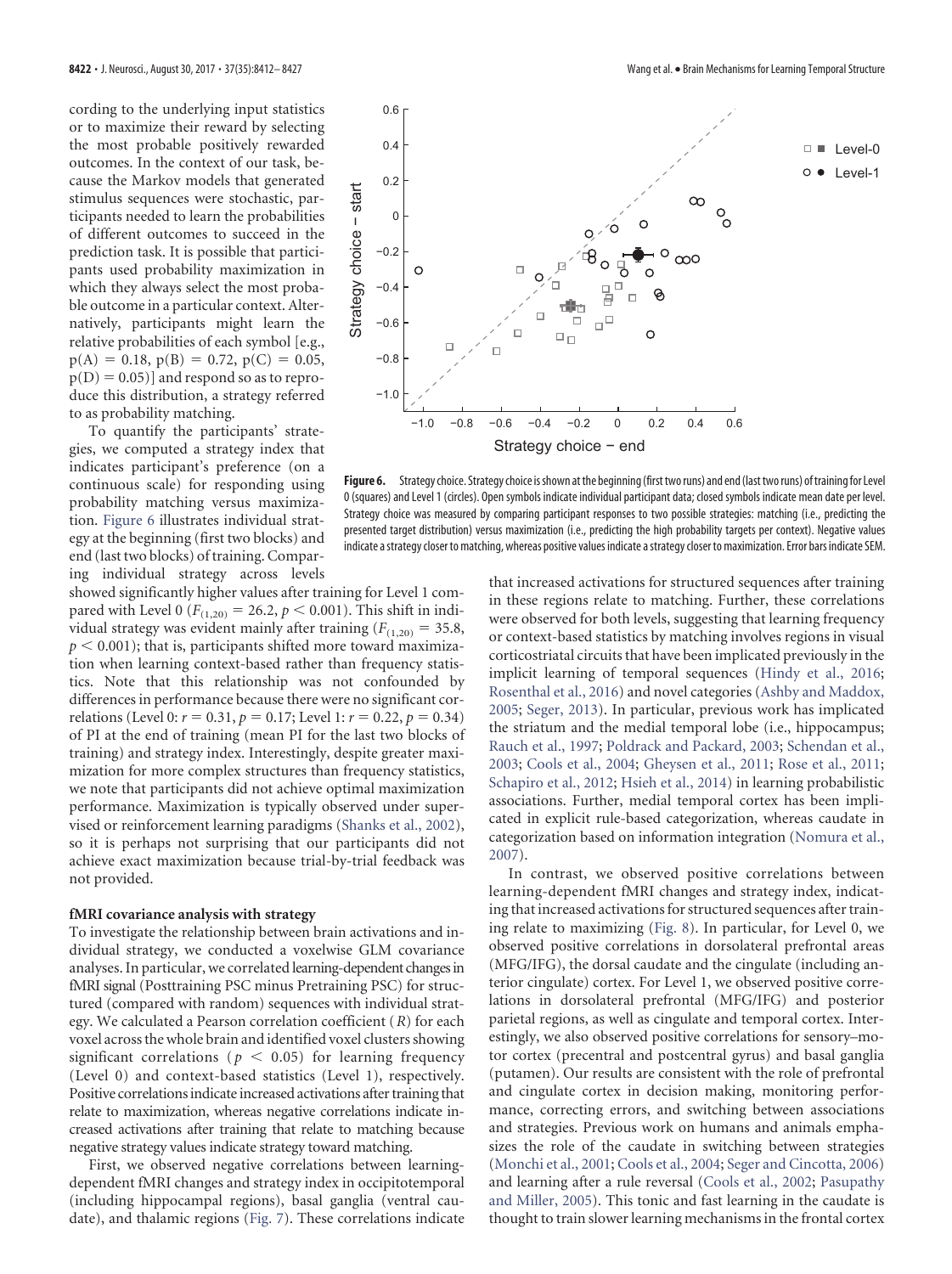





**b**

 $\overline{7}$  :

*R*

LiG

 $Z = 15$ 



<span id="page-11-0"></span>Figure 7. Brain activations correlating with matching. Covariance analysis shows significant ( $p < 0.05$ , cluster threshold corrected) negative correlations (*R* correlation coefficient) between individual strategy index and learning-dependent fMRI change (i.e., after vs before training) for Level 0(*a*) and Level 1(*b*). Whole-brain maps and plots show negative correlations between strategy index and PSC index change (posttraining vs pretraining) for representative ROIs, as derived from the covariance analysis (note that these correlation plots are only presented for demonstration purposes; no additional statistical analysis was performed in these ROIs after the covariance analysis to avoid circularity). Cd, Caudate: b, body; t, tail; Th, thalamus; PHG, parahippocampal gyrus; Hipp, hippocampus.

that may facilitate generalization and abstraction of learned associations. Finally, the putamen, which is known to be involved in skilled and habitual performance [\(Daw et al., 2005;](#page-14-36) [Balleine and](#page-13-8) [O'Doherty, 2010\)](#page-13-8), may facilitate learning by maximizing. That is, once participants have extracted the most probable outcome for a given context, they may then select it habitually as the predicted outcome.

# **Discussion**

Here, we investigated the brain mechanisms that medicate our ability to adapt to changes in the environment's statistics and make predictions. To test how individuals extract structure changes, we manipulated the complexity of temporal sequences during training from simple frequency to context-based statistics. Our results provide evidence for dissociated corticostriatal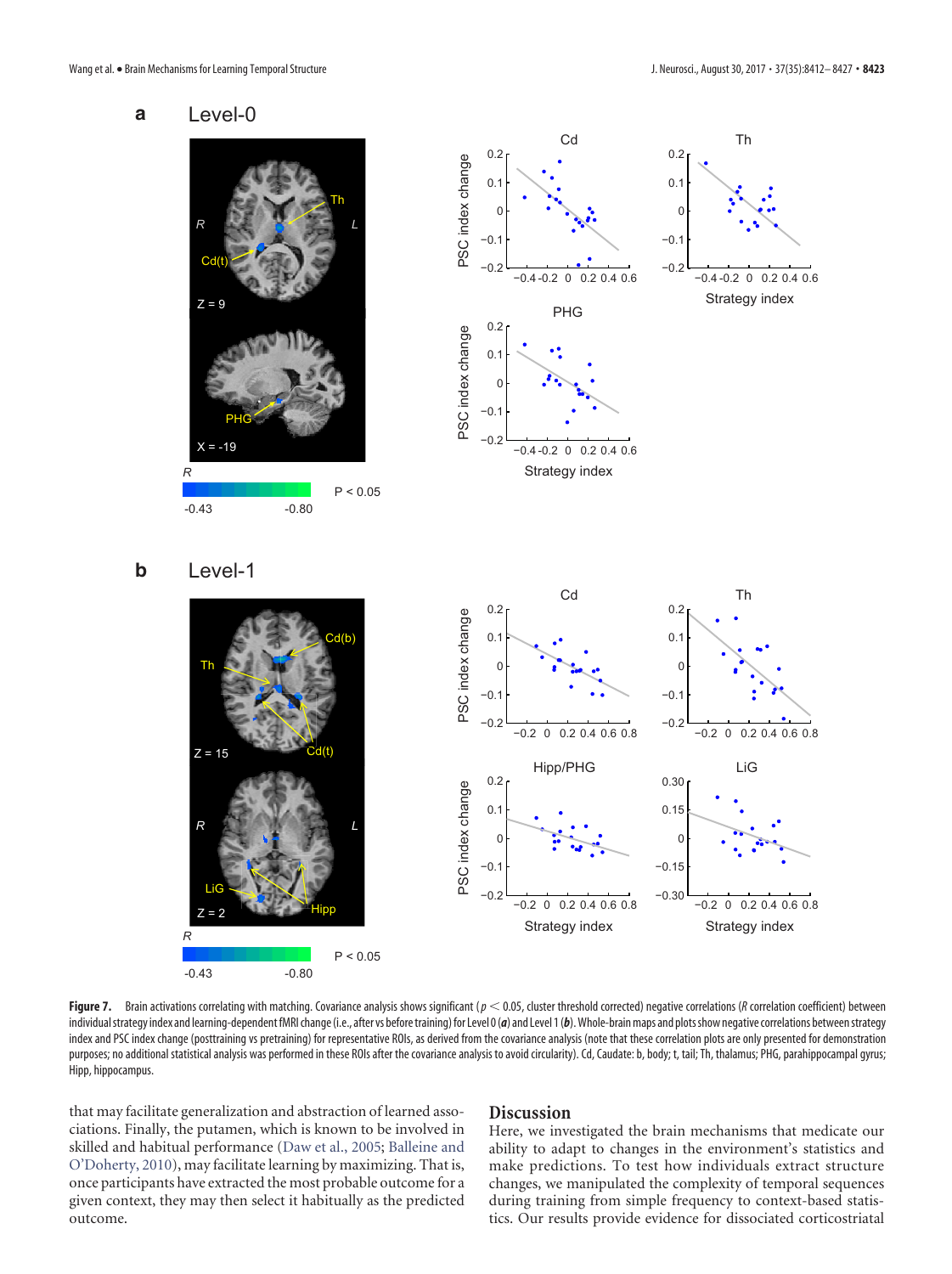#### **a** Level-0





**b** Level-1





<span id="page-12-0"></span>Figure 8. Brain activations correlating with maximization. Covariance analysis shows significant (*p* < 0.05, cluster threshold corrected) positive correlations (*R* correlation coefficient) between individual strategy index and learning-dependent fMRI change (i.e., posttraining vs pretraining) for Level 0 (*a*) and Level 1 (*b*). Whole-brain maps and plots show positive correlations between strategy index and PSC index change (posttraining vs pretraining) for representative ROIs, as derived from the covariance analysis (note that these correlation plots are only presented for demonstration purposes; no additional statistical analysis was performed in these ROIs after the covariance analysis to avoid circularity).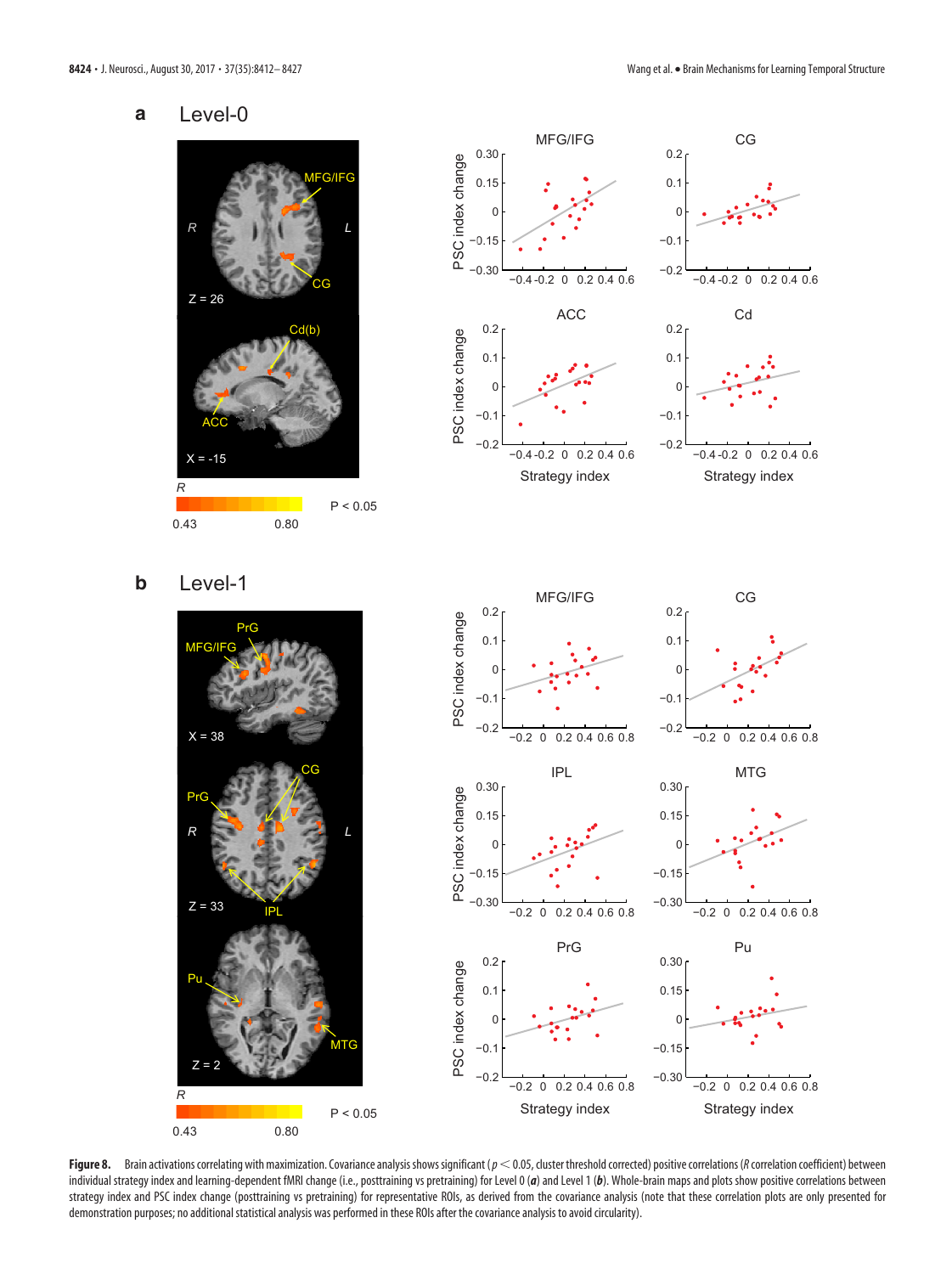mechanisms that mediate our ability to extract behaviorally relevant statistics. We found that frontoparietal activity decreases for frequency-based learning, whereas context-based learning is associated with decreased frontocingulate activity and increased striatal activity. Decreased fMRI signals in frontoparietal circuits can be understood in the context of predictive coding as repetition suppression for predictable events [\(Raichle et al., 1994;](#page-14-16) [den](#page-14-17) [Ouden et al., 2009;](#page-14-17) [Summerfield and Egner, 2009;](#page-15-5) [Alink et al.,](#page-13-5) [2010;](#page-13-5) [Kok et al., 2012\)](#page-14-18). In contrast, increased fMRI signals in putamen, which are implicated in learning probabilistic associations [\(Rauch et al., 1997;](#page-14-19) [Poldrack and Packard, 2003\)](#page-14-20), suggest representations of predictive structures acquired through training.

Importantly, our approach allows us to track participants' predictions and their decision strategies during training. We demonstrated that learning predictive structures relates to decision strategies; that is, learning complex structures relates to extracting the most probable target per context (i.e., maximizing) than matching the exact sequence statistics. Importantly, these decision strategies engage distinct corticostriatal circuits: performance based on probability matching engages occipitotemporal and basal ganglia (ventral caudate) regions, whereas performance based on maximizing engages dorsolateral prefrontal, cingulate, sensory–motor regions, and basal ganglia (dorsal caudate, putamen). Recent work has focused on the role of the hippocampus in learning temporal sequences [\(Hsieh et al., 2014;](#page-14-32) [Rosenthal et al.,](#page-14-26) [2016\)](#page-14-26) and predictive associations [\(Hindy et al., 2016\)](#page-14-25). Our findings suggest an alternate route to learning via maximizing that is implemented by interactions between executive and motor corticostriatal mechanisms rather than visual corticostriatal circuits (including hippocampal cortex) that support learning by matching.

Previous studies have implicated these corticostriatal circuits in reinforcement learning (for reviews, see [Robbins, 2007;](#page-14-37) [Bal](#page-13-8)[leine and O'Doherty, 2010\)](#page-13-8). We show here that learning predictive statistics may proceed without explicit trial-by-trial feedback and involve interactions between corticostriatal circuits similar to those known to support reward-based learning [\(Alexander et](#page-13-9) [al., 1986;](#page-13-9) [Lawrence et al., 1998\)](#page-14-38). In particular, we show that dorsal frontoparietal regions are involved in extracting novel regularities, monitoring and adjusting strategy throughout training. In contrast, striatal regions represent context-based statistics learned through bootstrap training (i.e., multiple sessions of exposure to structured sequences) that may optimize the selection of the most probable outcome in a given context. Previous work investigating learning of sequential contingencies in the context of the serial reaction time task suggests that striatal versus hippocampal circuits relate to distinct error-driven learning processes and operate at different learning rates [\(Bornstein and Daw, 2012\)](#page-13-10). In particular, fast learning was shown to engage striatal regions (i.e., putamen), whereas slow learning engages the hippocampus. Although our paradigm does not dissociate learning time course from structure complexity, it is possible that learning of temporal structures proceeds from corticostriatal to hippocampal circuits.

Further, we considered whether the learning that we observed occurred in an incidental manner or involved explicit knowledge of the underlying sequence structure. Previous studies have suggested that learning of regularities may occur implicitly in a range of tasks: visuomotor sequence learning [\(Nissen and Bullemer,](#page-14-39) [1987;](#page-14-39) [Seger, 1994;](#page-15-9) [Schwarb and Schumacher, 2012\)](#page-14-40), artificial grammar learning [\(Reber, 1967\)](#page-14-41), probabilistic category learning [\(Knowlton et al., 1994\)](#page-14-42), and contextual cue learning [\(Chun and](#page-13-11) [Jiang, 1998\)](#page-13-11). This work has focused on implicit measures of sequence learning, such as familiarity judgments or reaction times.

In contrast, our paradigm allows us to test directly whether exposure to temporal sequences facilitates the observers' ability to predict the identity of the next stimulus in a sequence explicitly. Although, our experimental design makes it unlikely that the participants memorized specific stimulus positions or the full sequences, debriefing the participants suggests that most extracted some high-probability symbols or context–target combinations. Therefore, it is possible that prolonged exposure to probabilistic structures (i.e., multiple sessions in contrast to single exposure sessions typically used in statistical learning studies) in combination with prediction judgments [\(Dale et al., 2012\)](#page-14-43) may evoke some explicit knowledge of temporal structures, in contrast to implicit measures of anticipation typically used in statistical learning studies.

Finally, previous work has implicated additional brain regions related to learning modality-specific regularities [\(Nastase et al.,](#page-14-15) [2014\)](#page-14-15); that is, visual cortex is implicated in learning visual statistical regularities [\(Aizenstein et al., 2004;](#page-13-12) [Turk-Browne et al.,](#page-15-10) [2010;](#page-15-10) [Meyer and Olson, 2011\)](#page-14-44), whereas inferior frontal and temporal regions in learning temporal regularities related to music and language [\(Bahlmann et al., 2009;](#page-13-13) [Leaver et al., 2009;](#page-14-45) [Karuza et](#page-14-46) [al., 2013;](#page-14-46) [Koelsch et al., 2013\)](#page-14-47). Our results provide evidence for corticostriatal mechanisms that mediate learning of predictive statistics. We speculate that these mechanisms may mediate domain-general learning of complex structures that can be specialized to support higher cognitive functions such as learning music or language.

# **References**

- <span id="page-13-6"></span>Acerbi L, Vijayakumar S, Wolpert DM (2014) On the origins of suboptimality in human probabilistic inference. PLoS Comput Biol 10:e1003661. [CrossRef](http://dx.doi.org/10.1371/journal.pcbi.1003661) [Medline](http://www.ncbi.nlm.nih.gov/pubmed/24945142)
- <span id="page-13-12"></span>Aizenstein HJ, Stenger VA, Cochran J, Clark K, Johnson M, Nebes RD, Carter CS (2004) Regional brain activation during concurrent implicit and explicit sequence learning. Cereb Cortex 14:199 –208. [CrossRef](http://dx.doi.org/10.1093/cercor/bhg119) [Medline](http://www.ncbi.nlm.nih.gov/pubmed/14704217)
- <span id="page-13-9"></span>Alexander GE, DeLong MR, Strick PL (1986) Parallel organization of functionally segregated circuits linking basal ganglia and cortex. Annual review of neuroscience 9:357–381. [CrossRef](http://dx.doi.org/10.1146/annurev.ne.09.030186.002041) [Medline](http://www.ncbi.nlm.nih.gov/pubmed/3085570)
- <span id="page-13-5"></span>Alink A, Schwiedrzik CM, Kohler A, Singer W, Muckli L (2010) Stimulus predictability reduces responses in primary visual cortex. J Neurosci 30: 2960 –2966. [CrossRef](http://dx.doi.org/10.1523/JNEUROSCI.3730-10.2010) [Medline](http://www.ncbi.nlm.nih.gov/pubmed/20181593)
- <span id="page-13-3"></span>Antoniou M, Ettlinger M, Wong PC (2016) Complexity, training paradigm design, and the contribution of memory subsystems to grammar learning. PLoS One 11:e0158812. [CrossRef](http://dx.doi.org/10.1371/journal.pone.0158812) [Medline](http://www.ncbi.nlm.nih.gov/pubmed/27391085)
- <span id="page-13-7"></span>Ashby FG, Maddox WT (2005) Human category learning. Annu Rev Psychol 56:149 –178. [CrossRef](http://dx.doi.org/10.1146/annurev.psych.56.091103.070217) [Medline](http://www.ncbi.nlm.nih.gov/pubmed/15709932)
- <span id="page-13-0"></span>Aslin RN, Newport EL (2012) Statistical learning from acquiring specific items to forming general rules. Curr Dir Psychol Sci 21:170 –176. [CrossRef](http://dx.doi.org/10.1177/0963721412436806) [Medline](http://www.ncbi.nlm.nih.gov/pubmed/24000273)
- <span id="page-13-13"></span>Bahlmann J, Schubotz RI, Mueller JL, Koester D, Friederici AD (2009) Neural circuits of hierarchical visuo-spatial sequence processing. Brain Res 1298:161–170. [CrossRef](http://dx.doi.org/10.1016/j.brainres.2009.08.017) [Medline](http://www.ncbi.nlm.nih.gov/pubmed/19686704)
- <span id="page-13-8"></span>Balleine BW, O'Doherty JP (2010) Human and rodent homologies in action control: corticostriatal determinants of goal-directed and habitual action. Neuropsychopharmacology 35:48 –69. [CrossRef](http://dx.doi.org/10.1038/npp.2009.131) [Medline](http://www.ncbi.nlm.nih.gov/pubmed/19776734)
- <span id="page-13-4"></span>Bar M (2009) The proactive brain: memory for predictions. Philos Trans R Soc Lond B Biol Sci 364:1235–1243. [CrossRef](http://dx.doi.org/10.1098/rstb.2008.0310) [Medline](http://www.ncbi.nlm.nih.gov/pubmed/19528004)
- <span id="page-13-10"></span>Bornstein AM, Daw ND (2012) Dissociating hippocampal and striatal contributions to sequential prediction learning. Eur J Neurosci 35:1011– 1023. [CrossRef](http://dx.doi.org/10.1111/j.1460-9568.2011.07920.x) [Medline](http://www.ncbi.nlm.nih.gov/pubmed/22487032)
- <span id="page-13-2"></span>Brainard DH (1997) The psychophysics toolbox. Spat Vis 10:433–436. [CrossRef](http://dx.doi.org/10.1163/156856897X00357) [Medline](http://www.ncbi.nlm.nih.gov/pubmed/9176952)
- <span id="page-13-1"></span>Chun MM (2000) Contextual cueing of visual attention. Trends Cogn Sci 4:170 –178. [CrossRef](http://dx.doi.org/10.1016/S1364-6613(00)01476-5) [Medline](http://www.ncbi.nlm.nih.gov/pubmed/10782102)
- <span id="page-13-11"></span>Chun MM, Jiang Y (1998) Contextual cueing: Implicit learning and memory of visual context guides spatial attention. Cogn Psychol 36:28 –71. [CrossRef](http://dx.doi.org/10.1006/cogp.1998.0681) [Medline](http://www.ncbi.nlm.nih.gov/pubmed/9679076)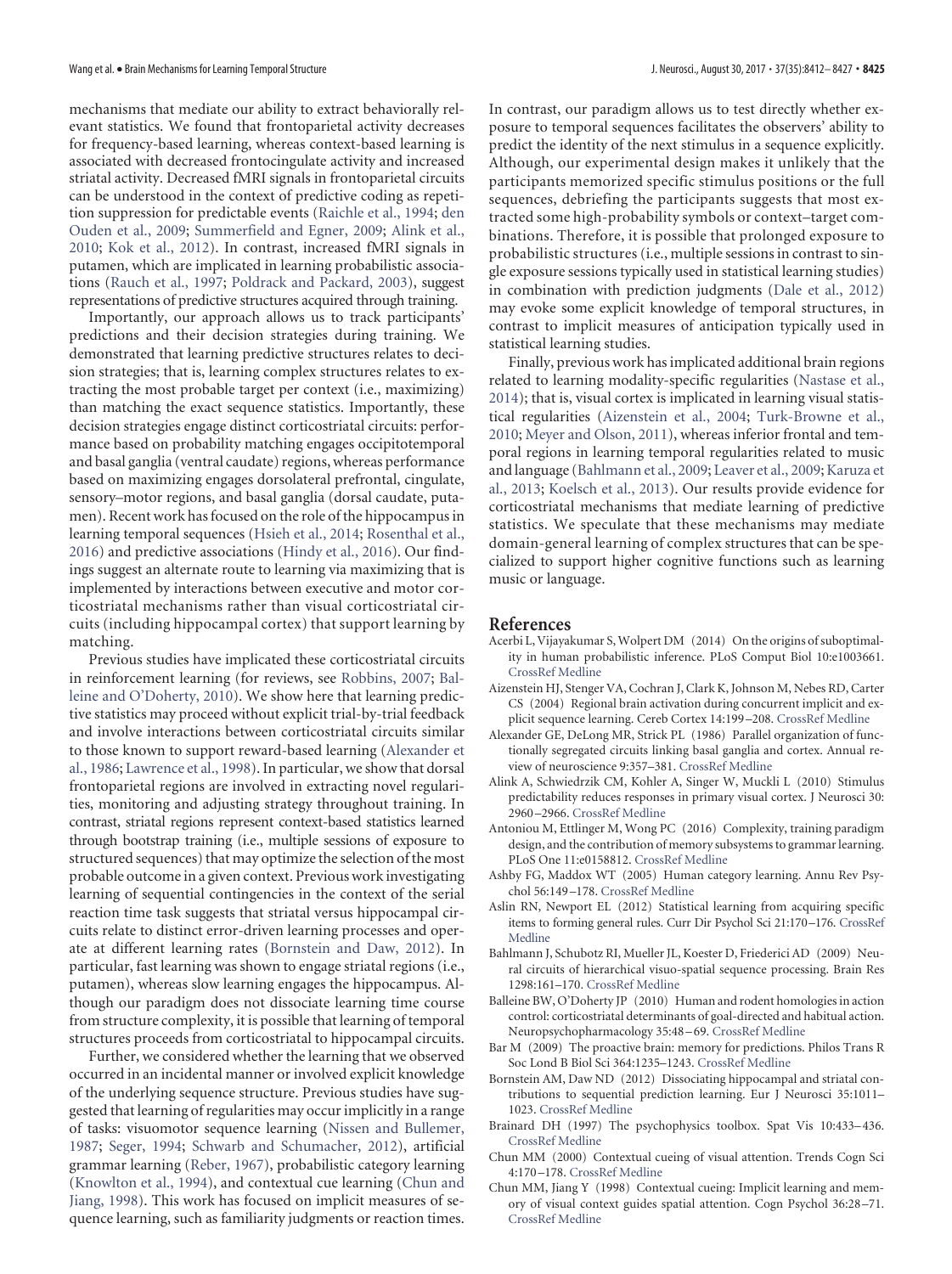- <span id="page-14-34"></span>Cools R, Clark L, Owen AM, Robbins TW (2002) Defining the neural mechanisms of probabilistic reversal learning using event-related functional magnetic resonance imaging. J Neurosci 22:4563–4567. [Medline](http://www.ncbi.nlm.nih.gov/pubmed/12040063)
- <span id="page-14-28"></span>Cools R, Clark L, Robbins TW (2004) Differential responses in human striatum and prefrontal cortex to changes in object and rule relevance. J Neurosci 24:1129 –1135. [CrossRef](http://dx.doi.org/10.1523/JNEUROSCI.4312-03.2004) [Medline](http://www.ncbi.nlm.nih.gov/pubmed/14762131)
- <span id="page-14-43"></span>Dale R, Duran ND, Morehead JR (2012) Prediction during statistical learning, and implications for the implicit/explicit divide. Adv Cogn Psychol 8:196 –209. [CrossRef](http://dx.doi.org/10.5709/acp-0115-z) [Medline](http://www.ncbi.nlm.nih.gov/pubmed/22723817)
- <span id="page-14-36"></span>Daw ND, Niv Y, Dayan P (2005) Uncertainty-based competition between prefrontal and dorsolateral striatal systems for behavioral control. Nat neuroscience 8:1704 –1711. [CrossRef](http://dx.doi.org/10.1038/nn1560) [Medline](http://www.ncbi.nlm.nih.gov/pubmed/16286932)
- <span id="page-14-17"></span>den Ouden HE, Friston KJ, Daw ND, McIntosh AR, Stephan KE (2009) A dual role for prediction error in associative learning. Cereb Cortex 19: 1175–1185. [CrossRef](http://dx.doi.org/10.1093/cercor/bhn161) [Medline](http://www.ncbi.nlm.nih.gov/pubmed/18820290)
- <span id="page-14-22"></span>Eckstein MP, Mack SC, Liston DB, Bogush L, Menzel R, Krauzlis RJ (2013) Rethinking human visual attention: Spatial cueing effects and optimality of decisions by honeybees, monkeys and humans. Vision Res 85:5–19. [CrossRef](http://dx.doi.org/10.1016/j.visres.2012.12.011) [Medline](http://www.ncbi.nlm.nih.gov/pubmed/23298793)
- <span id="page-14-8"></span>Eklund A, Nichols TE, Knutsson H (2016) Cluster failure: Why fMRI inferences for spatial extent have inflated false-positive rates. Proc Natl Acad Sci U S A 113:7900 –7905. [CrossRef](http://dx.doi.org/10.1073/pnas.1602413113) [Medline](http://www.ncbi.nlm.nih.gov/pubmed/27357684)
- <span id="page-14-2"></span>Fiser J, Aslin RN (2002) Statistical learning of higher-order temporal structure from visual shape sequences. J Exp Psychol Learn Mem Cogn 28: 458 –467. [CrossRef](http://dx.doi.org/10.1037/0278-7393.28.3.458) [Medline](http://www.ncbi.nlm.nih.gov/pubmed/12018498)
- <span id="page-14-9"></span>Fiser J, Aslin RN (2005) Encoding multielement scenes: statistical learning of visual feature hierarchies. J Exp Psychol Gen 134:521–537. [CrossRef](http://dx.doi.org/10.1037/0096-3445.134.4.521) [Medline](http://www.ncbi.nlm.nih.gov/pubmed/16316289)
- <span id="page-14-6"></span>Forman SD, Cohen JD, Fitzgerald M, EddyWF, Mintun MA, Noll DC (1995) Improved assessment of significant activation in functional magnetic resonance imaging (fMRI): use of a cluster-size threshold. Magn Reson Med 33:636 –647. [CrossRef](http://dx.doi.org/10.1002/mrm.1910330508) [Medline](http://www.ncbi.nlm.nih.gov/pubmed/7596267)
- <span id="page-14-23"></span>Fulvio JM, Green CS, Schrater PR (2014) Task-specific response strategy selection on the basis of recent training experience. PLoS Comput Biol 10:e1003425. [CrossRef](http://dx.doi.org/10.1371/journal.pcbi.1003425) [Medline](http://www.ncbi.nlm.nih.gov/pubmed/24391490)
- <span id="page-14-29"></span>Gheysen F, Van Opstal F, Roggeman C, Van Waelvelde H, Fias W (2011) The neural basis of implicit perceptual sequence learning. Front Hum Neurosci 5:137. [CrossRef](http://dx.doi.org/10.3389/fnhum.2011.00137) [Medline](http://www.ncbi.nlm.nih.gov/pubmed/22087090)
- <span id="page-14-7"></span>Goebel R, Esposito F, Formisano E (2006) Analysis of functional image analysis contest (FIAC) data with brainvoyager QX from single-subject to cortically aligned group general linear model analysis and self-organizing group independent component analysis. Hum Brain Mapp 27:392–401. [CrossRef](http://dx.doi.org/10.1002/hbm.20249) [Medline](http://www.ncbi.nlm.nih.gov/pubmed/16596654)
- <span id="page-14-4"></span>Grassberger P (1986) Toward a quantitative theory of self-generated complexity. International Journal of Theoretical Physics 25:907–938. [CrossRef](http://dx.doi.org/10.1007/BF00668821)
- <span id="page-14-11"></span>Heekeren HR, Marrett S, Ungerleider LG (2008) The neural systems that mediate human perceptual decision making. Nat Rev Neurosci 9:467– 479. [CrossRef](http://dx.doi.org/10.1038/nrn2374) [Medline](http://www.ncbi.nlm.nih.gov/pubmed/18464792)
- <span id="page-14-25"></span>Hindy NC, Ng FY, Turk-Browne NB (2016) Linking pattern completion in the hippocampus to predictive coding in visual cortex. Nat Neurosci 19: 665–667. [CrossRef](http://dx.doi.org/10.1038/nn.4284) [Medline](http://www.ncbi.nlm.nih.gov/pubmed/27065363)
- <span id="page-14-32"></span>Hsieh LT, Gruber MJ, Jenkins LJ, Ranganath C (2014) Hippocampal activity patterns carry information about objects in temporal context. Neuron 81:1165–1178. [CrossRef](http://dx.doi.org/10.1016/j.neuron.2014.01.015) [Medline](http://www.ncbi.nlm.nih.gov/pubmed/24607234)
- <span id="page-14-14"></span>Kahnt T, Grueschow M, Speck O, Haynes JD (2011) Perceptual learning and decision-making in human medial frontal cortex. Neuron 70:549 – 559. [CrossRef](http://dx.doi.org/10.1016/j.neuron.2011.02.054) [Medline](http://www.ncbi.nlm.nih.gov/pubmed/21555079)
- <span id="page-14-10"></span>Karni A, Sagi D (1993) The time course of learning a visual skill. Nature 365:250 –252. [CrossRef](http://dx.doi.org/10.1038/365250a0) [Medline](http://www.ncbi.nlm.nih.gov/pubmed/8371779)
- <span id="page-14-46"></span>Karuza EA, Newport EL, Aslin RN, Starling SJ, Tivarus ME, Bavelier D (2013) The neural correlates of statistical learning in a word segmentation task: an fMRI study. Brain Lang 127:46 –54. [CrossRef](http://dx.doi.org/10.1016/j.bandl.2012.11.007) [Medline](http://www.ncbi.nlm.nih.gov/pubmed/23312790)
- <span id="page-14-42"></span>Knowlton BJ, Squire LR, Gluck MA (1994) Probabilistic classification learning in amnesia. Learn Mem 1:106 –120. [Medline](http://www.ncbi.nlm.nih.gov/pubmed/10467589)
- <span id="page-14-47"></span>Koelsch S, Rohrmeier M, Torrecuso R, Jentschke S (2013) Processing of hierarchical syntactic structure in music. Proc Natl Acad Sci U S A 110: 15443–15448. [CrossRef](http://dx.doi.org/10.1073/pnas.1300272110) [Medline](http://www.ncbi.nlm.nih.gov/pubmed/24003165)
- <span id="page-14-18"></span>Kok P, Jehee JF, de Lange FP (2012) Less is more: expectation sharpens representations in the primary visual cortex. Neuron 75:265–270. [CrossRef](http://dx.doi.org/10.1016/j.neuron.2012.04.034) [Medline](http://www.ncbi.nlm.nih.gov/pubmed/22841311)
- <span id="page-14-38"></span>Lawrence AD, Sahakian BJ, Robbins TW (1998) Cognitive functions and corticostriatal circuits: insights from Huntington's disease. Trends Cogn Sci 2:379 –388. [CrossRef](http://dx.doi.org/10.1016/S1364-6613(98)01231-5) [Medline](http://www.ncbi.nlm.nih.gov/pubmed/21227253)
- <span id="page-14-45"></span>Leaver AM, Van Lare J, Zielinski B, Halpern AR, Rauschecker JP (2009) Brain activation during anticipation of sound sequences. J Neurosci 29: 2477–2485. [CrossRef](http://dx.doi.org/10.1523/JNEUROSCI.4921-08.2009) [Medline](http://www.ncbi.nlm.nih.gov/pubmed/19244522)
- <span id="page-14-5"></span>Li W (1991) On the relationship between complexity and entropy for Markov chains and regular languages. Complex Systems 5:381–399.
- <span id="page-14-44"></span>Meyer T, Olson CR (2011) Statistical learning of visual transitions in monkey inferotemporal cortex. Proc Natl Acad Sci U S A 108:19401–19406. [CrossRef](http://dx.doi.org/10.1073/pnas.1112895108) [Medline](http://www.ncbi.nlm.nih.gov/pubmed/22084090)
- <span id="page-14-13"></span>Monchi O, Petrides M, Petre V, Worsley K, Dagher A (2001) Wisconsin Card Sorting revisited: distinct neural circuits participating in different stages of the task identified by event-related functional magnetic resonance imaging. J Neurosci 21:7733–7741. [Medline](http://www.ncbi.nlm.nih.gov/pubmed/11567063)
- <span id="page-14-24"></span>Murray RF, Patel K, Yee A (2015) Posterior probability matching and human perceptual decision making. PLoS Comput Biol 11:e1004342. [CrossRef](http://dx.doi.org/10.1371/journal.pcbi.1004342) [Medline](http://www.ncbi.nlm.nih.gov/pubmed/26079134)
- <span id="page-14-15"></span>Nastase S, Iacovella V, Hasson U (2014) Uncertainty in visual and auditory series is coded by modality-general and modality-specific neural systems. Hum Brain Mapp 35:1111–1128. [CrossRef](http://dx.doi.org/10.1002/hbm.22238) [Medline](http://www.ncbi.nlm.nih.gov/pubmed/23408389)
- <span id="page-14-39"></span>Nissen MJ, Bullemer P (1987) Attentional requirements of learning: evidence from performance measures. Cognitive Psychology 19:1–32. [CrossRef](http://dx.doi.org/10.1016/0010-0285(87)90002-8)
- <span id="page-14-33"></span>Nomura EM, Maddox WT, Filoteo JV, Ing AD, Gitelman DR, Parrish TB, Mesulam MM, Reber PJ (2007) Neural correlates of rule-based and information-integration visual category learning. Cereb Cortex 17:37– 43. [Medline](http://www.ncbi.nlm.nih.gov/pubmed/16436685)
- <span id="page-14-35"></span>Pasupathy A, Miller EK (2005) Different time courses of learning-related activity in the prefrontal cortex and striatum. Nature 433:873–876. [CrossRef](http://dx.doi.org/10.1038/nature03287) [Medline](http://www.ncbi.nlm.nih.gov/pubmed/15729344)
- <span id="page-14-3"></span>Pelli DG (1997) The VideoToolbox software for visual psychophysics: Transforming numbers into movies. Spat Vis 10:437–442. [CrossRef](http://dx.doi.org/10.1163/156856897X00366) [Medline](http://www.ncbi.nlm.nih.gov/pubmed/9176953)
- <span id="page-14-0"></span>Perruchet P, Pacton S (2006) Implicit learning and statistical learning: one phenomenon, two approaches. Trends Cogn Sci 10:233–238. [CrossRef](http://dx.doi.org/10.1016/j.tics.2006.03.006) [Medline](http://www.ncbi.nlm.nih.gov/pubmed/16616590)
- <span id="page-14-20"></span>Poldrack RA, Packard MG (2003) Competition among multiple memory systems: converging evidence from animal and human brain studies. Neuropsychologia 41:245–251. [CrossRef](http://dx.doi.org/10.1016/S0028-3932(02)00157-4) [Medline](http://www.ncbi.nlm.nih.gov/pubmed/12457750)
- <span id="page-14-16"></span>Raichle ME, Fiez JA, Videen TO, MacLeod AM, Pardo JV, Fox PT, Petersen SE (1994) Practice-related changes in human brain functional anatomy during nonmotor learning. Cereb Cortex 4:8 –26. [CrossRef](http://dx.doi.org/10.1093/cercor/4.1.8) [Medline](http://www.ncbi.nlm.nih.gov/pubmed/8180494)
- <span id="page-14-19"></span>Rauch SL, Whalen PJ, Savage CR, Curran T, Kendrick A, Brown HD, Bush G, Breiter HC, Rosen BR (1997) Striatal recruitment during an implicit sequence learning task as measured by functional magnetic resonance imaging. Hum Brain Mapp 5:124 –132. [Medline](http://www.ncbi.nlm.nih.gov/pubmed/10096417)
- <span id="page-14-41"></span>Reber AS (1967) Implicit learning of artificial grammars. Journal of Verbal Learning and Verbal Behavior 6:855–863. [CrossRef](http://dx.doi.org/10.1016/S0022-5371(67)80149-X)
- <span id="page-14-21"></span>Rieskamp J, Otto PE (2006) SSL: a theory of how people learn to select strategies. J Exp Psychol Gen 135:207–236. [CrossRef](http://dx.doi.org/10.1037/0096-3445.135.2.207) [Medline](http://www.ncbi.nlm.nih.gov/pubmed/16719651)
- <span id="page-14-37"></span>Robbins TW (2007) Shifting and stopping: fronto-striatal substrates, neurochemical modulation and clinical implications. Philos Trans R Soc Lond B Biol Sci 362:917–932. [CrossRef](http://dx.doi.org/10.1098/rstb.2007.2097) [Medline](http://www.ncbi.nlm.nih.gov/pubmed/17412678)
- <span id="page-14-30"></span>Rose M, Haider H, Salari N, Büchel C (2011) Functional dissociation of hippocampal mechanism during implicit learning based on the domain of associations. J Neurosci 31:13739 –13745. [CrossRef](http://dx.doi.org/10.1523/JNEUROSCI.3020-11.2011) [Medline](http://www.ncbi.nlm.nih.gov/pubmed/21957237)
- <span id="page-14-26"></span>Rosenthal CR, Andrews SK, Antoniades CA, Kennard C, Soto D (2016) Learning and recognition of a non-conscious sequence of events in human primary visual cortex. Curr Biol 26:834 –841. [CrossRef](http://dx.doi.org/10.1016/j.cub.2016.01.040) [Medline](http://www.ncbi.nlm.nih.gov/pubmed/26948883)
- <span id="page-14-12"></span>Rushworth MF, Behrens TE (2008) Choice, uncertainty and value in pre-frontal and cingulate cortex. Nat Neurosci 11:389-397. [CrossRef](http://dx.doi.org/10.1038/nn2066) [Medline](http://www.ncbi.nlm.nih.gov/pubmed/18368045)
- <span id="page-14-1"></span>Saffran JR, Johnson EK, Aslin RN, Newport EL (1999) Statistical learning of tone sequences by human infants and adults. Cognition 70:27–52. [CrossRef](http://dx.doi.org/10.1016/S0010-0277(98)00075-4) [Medline](http://www.ncbi.nlm.nih.gov/pubmed/10193055)
- <span id="page-14-31"></span>Schapiro AC, Kustner LV, Turk-Browne NB (2012) Shaping of object representations in the human medial temporal lobe based on temporal regularities. Curr Biol 22:1622–1627. [CrossRef](http://dx.doi.org/10.1016/j.cub.2012.06.056) [Medline](http://www.ncbi.nlm.nih.gov/pubmed/22885059)
- <span id="page-14-27"></span>Schendan HE, Searl MM, Melrose RJ, Stern CE (2003) An FMRI study of the role of the medial temporal lobe in implicit and explicit sequence learning. Neuron 37:1013–1025. [CrossRef](http://dx.doi.org/10.1016/S0896-6273(03)00123-5) [Medline](http://www.ncbi.nlm.nih.gov/pubmed/12670429)
- <span id="page-14-40"></span>Schwarb H, Schumacher EH (2012) Generalized lessons about sequence